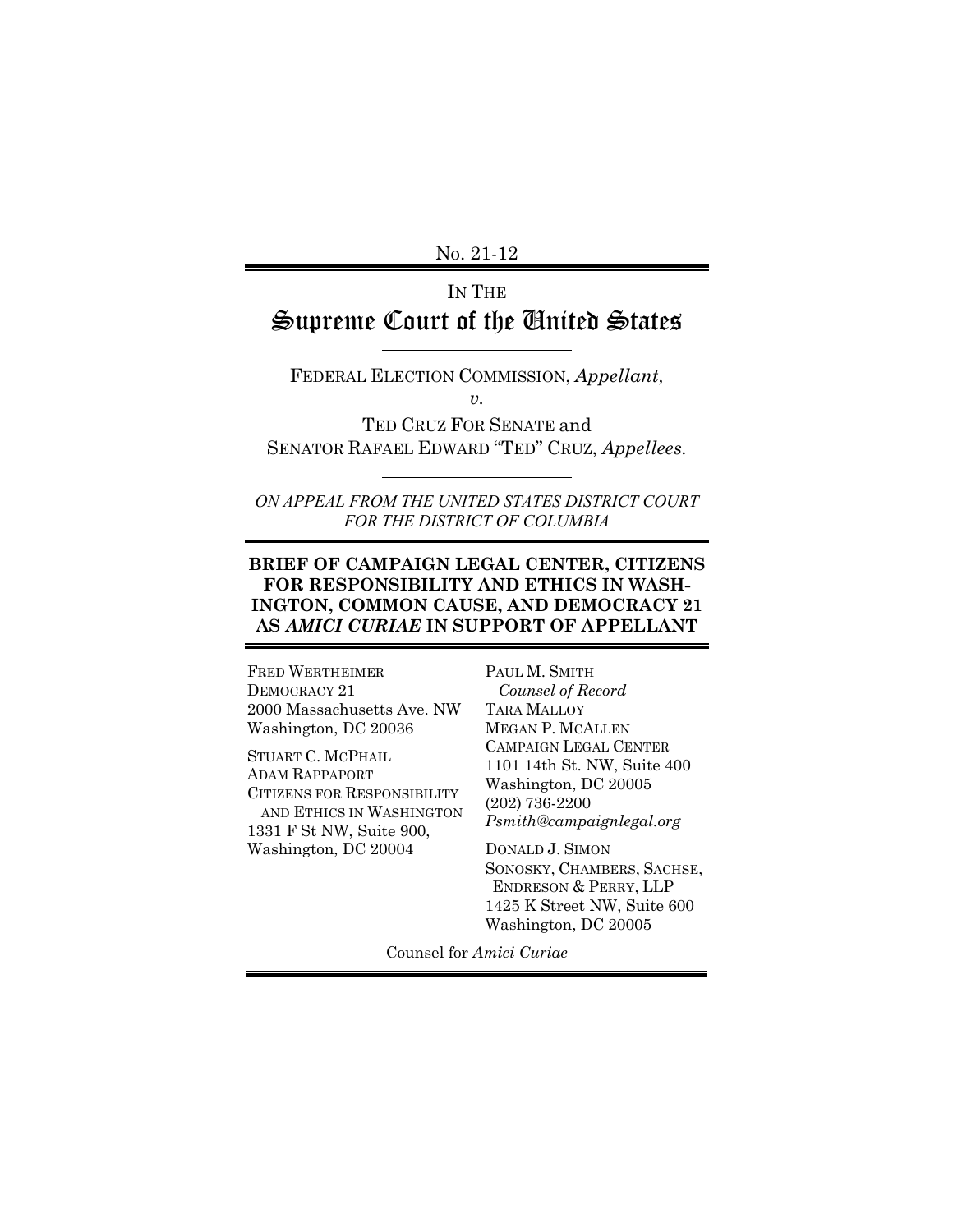# **TABLE OF CONTENTS**

| Ι. | Limiting Large Post-Election Payments that<br>Personally Benefit Candidates Is Not a Burden<br>on Campaign Speech Warranting Heightened<br>A. The loan-repayment limit does not operate |
|----|-----------------------------------------------------------------------------------------------------------------------------------------------------------------------------------------|
|    | as a constraint on candidate campaign                                                                                                                                                   |
|    | B. The Limit is functionally a ceiling on candi-<br>dates' acceptance of personal gifts aggregat-                                                                                       |
|    | C. Cruz has not identified a single candidate<br>whose self-financing activity has been<br>chilled by the Limit-not even himself 11                                                     |
|    | II. The Loan-Repayment Limit Is Amply Justified<br>by the Compelling Anti-Corruption Interests It                                                                                       |
|    | A. The Limit alleviates the risk of <i>quid pro quo</i><br>corruption in a setting where that concern is<br>widely recognized and particularly acute 15                                 |
|    | B. The Limit's anti-corruption objectives are<br>borne out by the record, empirical evidence,                                                                                           |
|    | C. Congress's unique expertise with respect to<br>post-election fundraising entitles the Limit                                                                                          |
|    |                                                                                                                                                                                         |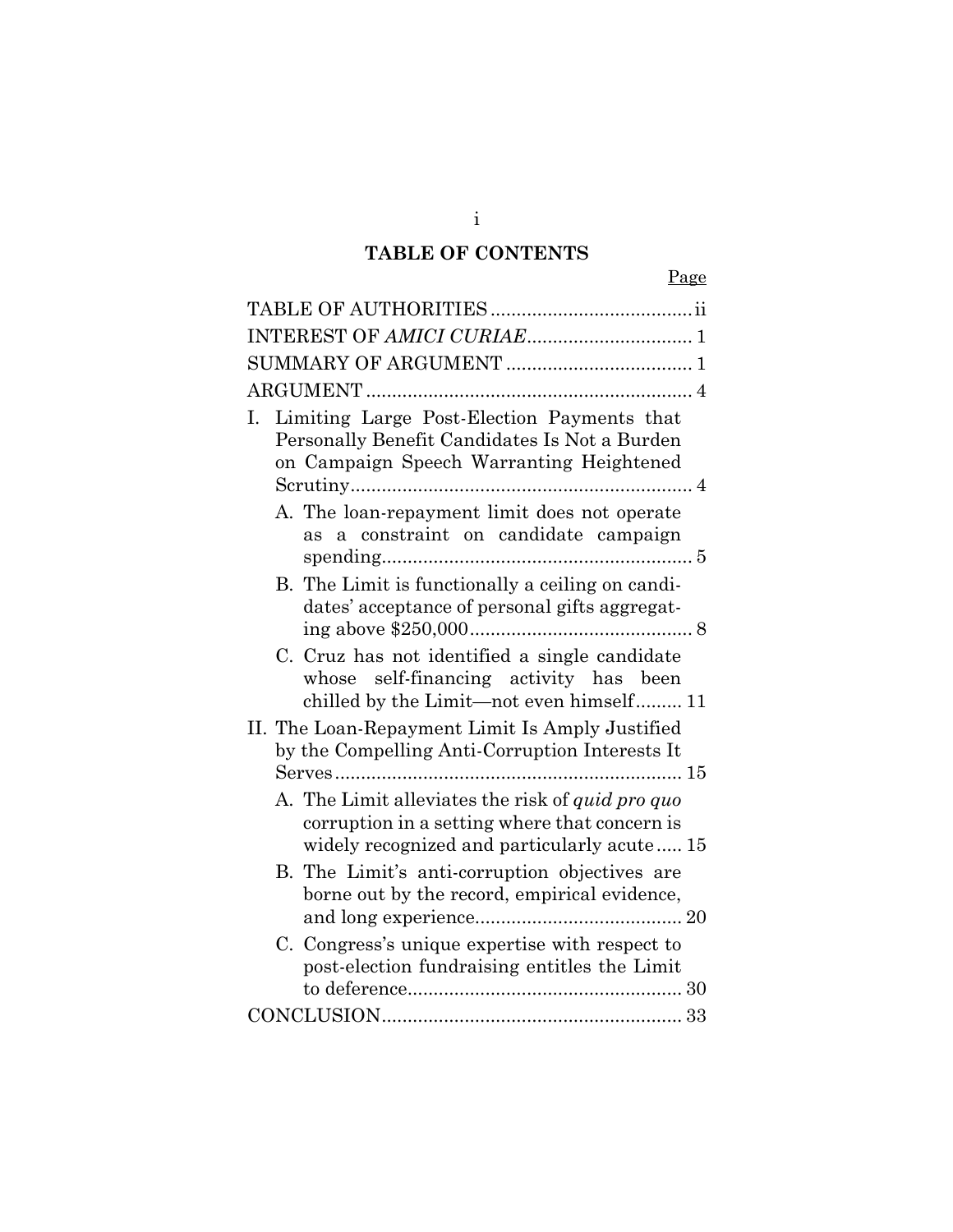# **TABLE OF AUTHORITIES**

# **Cases: Page**

| Buckley v. Valeo, 424 U.S. 1 (1976) passim                             |
|------------------------------------------------------------------------|
| Cal. Med. Ass'n v. FEC, 453 U.S. 182 (1981) 31                         |
| Citizens United v. FEC, 558 U.S. 310 (2010) 20                         |
|                                                                        |
|                                                                        |
| FEC v. Colo. Republican Fed. Campaign Comm.,                           |
|                                                                        |
| FEC v. Nat'l Conservative PAC,                                         |
|                                                                        |
| FEC v. Nat'l Right to Work Comm.,                                      |
|                                                                        |
| McConnell v. FEC, 540 U.S. 93 (2003)  6, 20, 31                        |
| McCutcheon v. FEC, 572 U.S. 185 (2014) 1, 7, 8, 23                     |
| Nev. Comm'n on Ethics v. Carrigan,                                     |
|                                                                        |
| Nixon v. Shrink Mo. Gov't PAC,                                         |
|                                                                        |
| Randall v. Sorrell, 548 U.S. 230 (2006) 31                             |
| Schickel v. Dilger, 925 F.3d 858 (6th Cir. 2019) 8                     |
| Wagner v. FEC, 793 F.3d 1 (D.C. Cir. 2015) 23                          |
| Williams-Yulee v. Fla. Bar,                                            |
|                                                                        |
| <b>Statutes, Regulations, and Rules:</b>                               |
|                                                                        |
| $\blacktriangleright$ TT $\cap$ $\cap$ $\circ$ $\sqcap$ $\cap$ $\circ$ |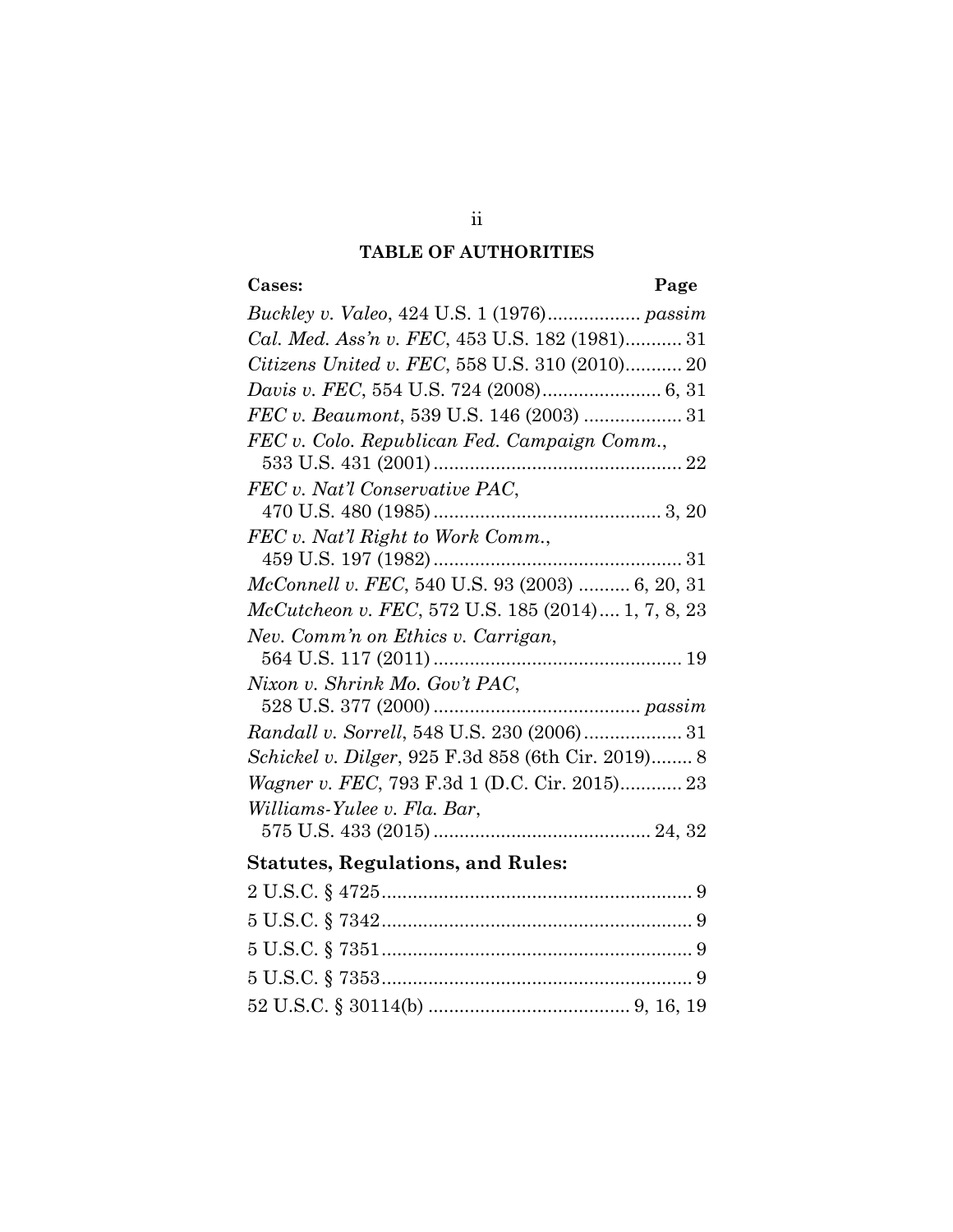| Rules of the House of Representatives, |  |
|----------------------------------------|--|
|                                        |  |
| Standing Rules of the Senate,          |  |
| <b>Other Materials:</b>                |  |
|                                        |  |

| Alaska Governor Rejected; Hickel Loses GOP        |  |
|---------------------------------------------------|--|
|                                                   |  |
| Alexei Ovtchinnikov & Philip Valta, Self-         |  |
| <i>Funding of Political Campaigns (HEC Paris,</i> |  |
| Research Paper No. FIN-2016-1165, 2021),          |  |
| https://papers.ssrn.com/sol3/papers.cfm?ab-       |  |
|                                                   |  |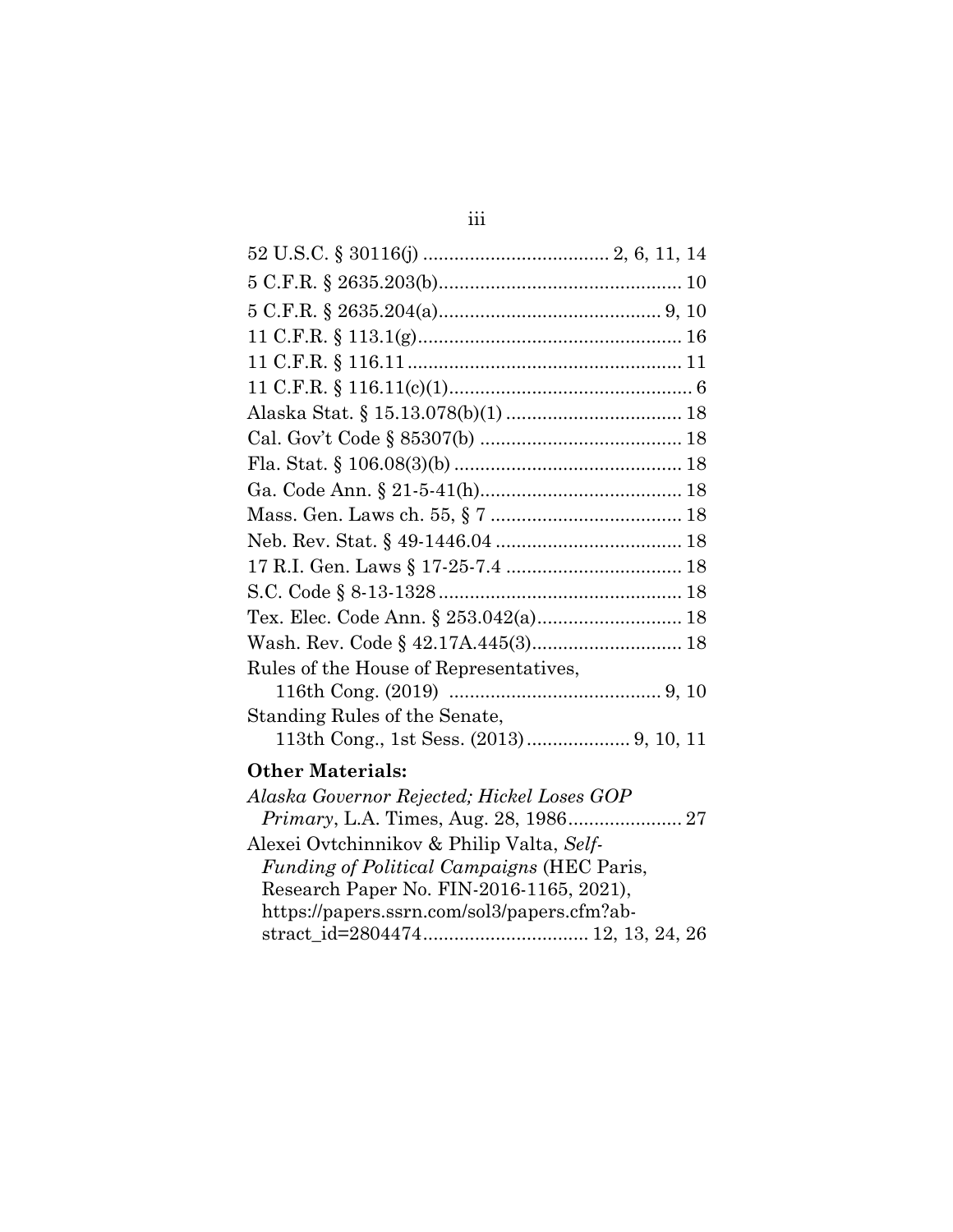| Andrew Zajac, Interest on campaign loan pays,       |
|-----------------------------------------------------|
| L.A. Times (Feb. 14, 2009), https://www.la          |
| times.com/archives/la-xpm-2009-feb-14-me-           |
|                                                     |
| Bill Walsh & Jack Wardlaw, Campaign Debt            |
| <i>Tactic Questioned: Lavish Fund-Raisers Pay</i>   |
| Off Self Loans, New Orleans Times-Pica-             |
| yune, Oct. 9, 1995, 1995 WLNR 986185  28, 29        |
| Catalina Camia, Hillary Clinton Pays off 2008       |
| Campaign Debt, USA Today (Jan. 23, 2013),           |
| https://www.usatoday.com/story/onpolitics/          |
| 2013/01/23/hillary-clinton-campaign-debt-           |
|                                                     |
| Contributions to Fischer Flow In, Courier-J.        |
| (Ky.), Dec. 5, 2011, 2011 WLNR 25299560 29          |
| Craig Gustafson, Lobbyists See Benefit from         |
| Three City Officials: Fundraisers Followed          |
| by Favorable Votes, San Diego Union-Trib.,          |
| June 13, 2009, 2009 WLNR 11433591 28                |
| Dan Hoover, Year After Election, Debt Lingers       |
| for Some, Greenville News, Nov. 28, 2003,           |
|                                                     |
| Donnelly Finds PAC Money Flows to a Winner,         |
| Indianapolis Star, Feb. 19, 2013, 2013              |
|                                                     |
| Editorial, <i>Ethics Twist: Legislative Tactics</i> |
| Work Against Reform, Memphis Com. Ap-               |
| peal, Apr. 6, 1995, 1995 WLNR 3187063 29            |
| Editorial, Faircloth's Fundraising Raises Ethi-     |
|                                                     |
| cal Question, Greensboro News & Rec., Apr.          |
|                                                     |

iv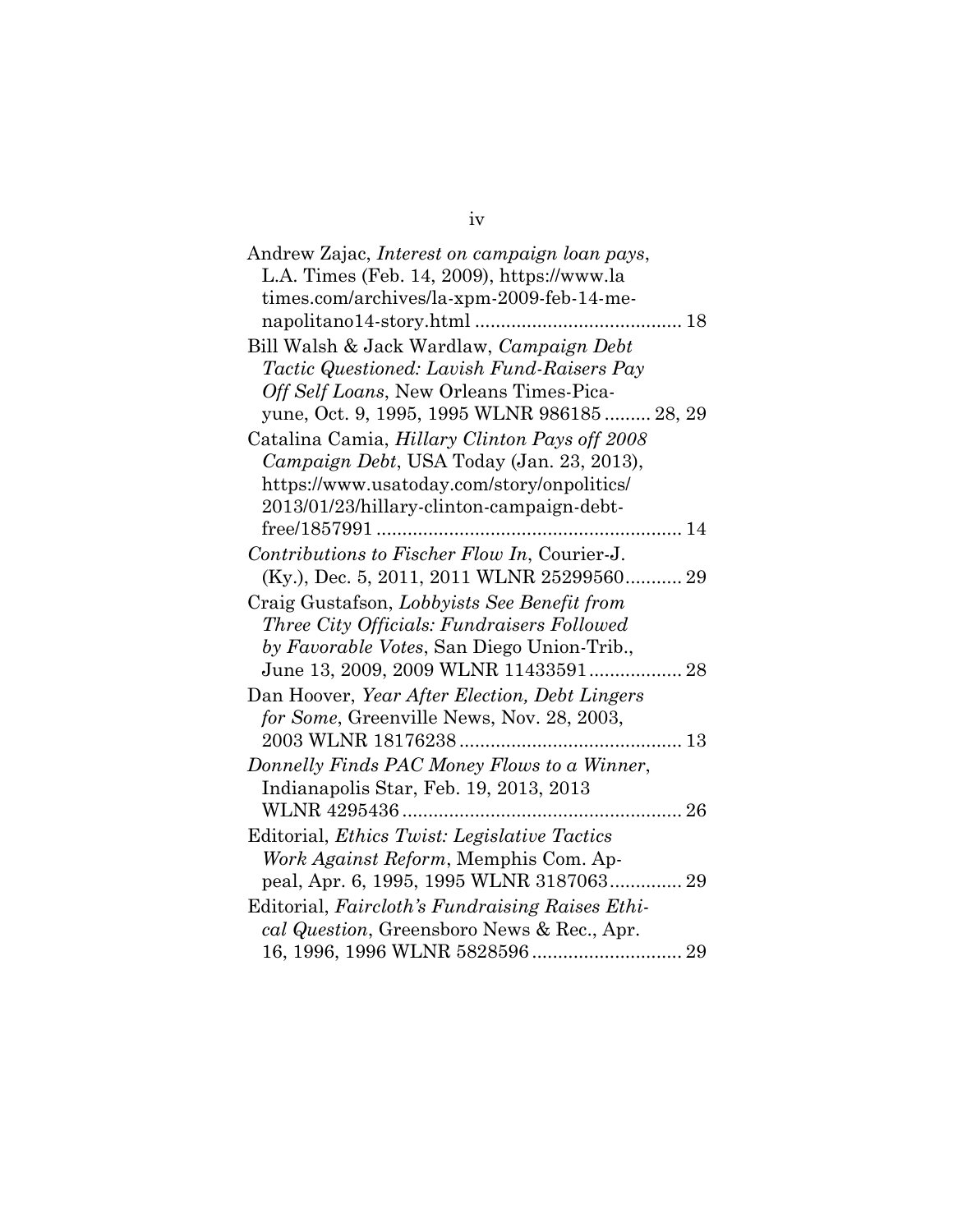| Editorial, Misplaced Generosity: Alabama Needs   |
|--------------------------------------------------|
| to End the Sleazy Practice of Giving Money to    |
| Candidates After the Election, Birmingham        |
| News, Nov. 15, 1994, 1994 WLNR 4812766  29       |
| Editorial, Money Train Rolls Through Big         |
| Loopholes, Corpus Christi Caller Times, Dec.     |
|                                                  |
| Editorial, Mr. Shapp's 1970 Funds: What Is       |
|                                                  |
| Eric Eyre, Morrisey Campaign Saddled with        |
| \$1.28M Debt, Charleston Gazette & Daily         |
| Mail (W. Va.) (Apr. 20, 2015), https://www.      |
| wygazettemail.com/news/morrisey-cam              |
| paign-saddled-with-1-28m-debt/article_1a43       |
| c412-0483-5396-b13a-0871f40f1c98.html  30        |
| Fredreka Schouten, Repaying Campaign Debt        |
| Hard for Losing Side, ABC News (May 15,          |
| 2008), https://abcnews.go.com/Politics/story?    |
|                                                  |
| H.R. Con. Res. 175, 72 Stat. B12 (1958) 19       |
| Judicial Conference, Code of Conduct for         |
|                                                  |
| Kitty Eisele, Presidential Campaign Debt Can     |
| Linger for Decades, NPR (July 5, 2011),          |
| https://www.npr.org/2011/07/05/137615746/pres    |
| idential-campaign-debt-can-linger-for-decades 13 |
| Laurie Roberts, Opinion, Want to Put Money       |
| into Doug Ducey's Pocket? You Can., Ariz. Re-    |
| public (Sept. 9, 2014), https://www.azcentral.   |
| com/story/laurieroberts/2014/09/09/doug-du-      |
| cey-primary-debt-retirement-plan/1533505329      |

v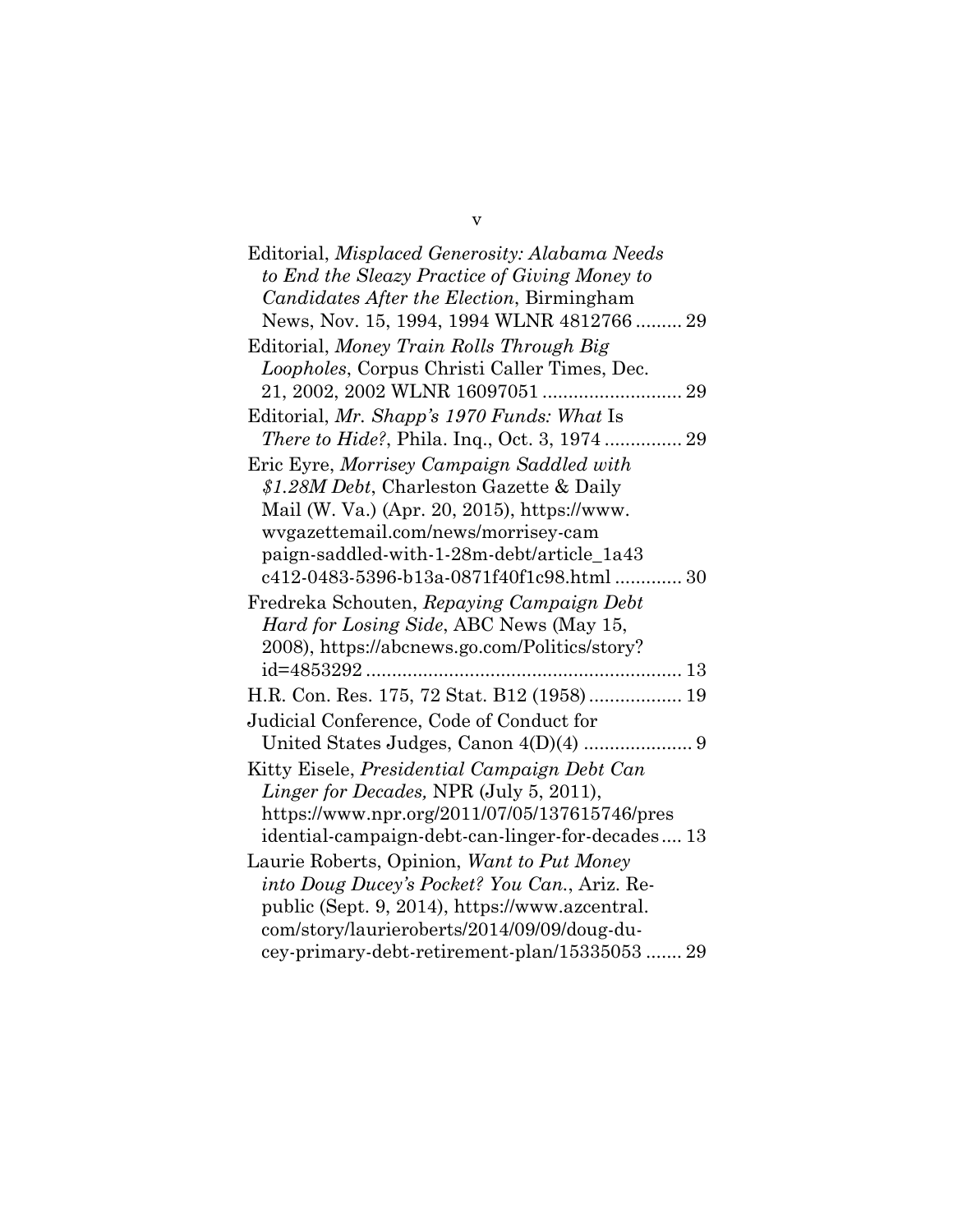vi

| Legislator Gift Restrictions, Nat'l Conf. of      |
|---------------------------------------------------|
| State Legislatures (Sept. 13, 2021), https://     |
| www.ncsl.org/research/ethics/50-state-table-      |
|                                                   |
| Leslie Wayne, The Nation; Raising Money for       |
| Losers, N.Y. Times (June 13, 1999), https://      |
| www.nytimes.com/1999/06/13/weekinreview/          |
| the-nation-raising-money-for-losers.html 13, 26   |
| Memorandum from Ryan Krogen, Lead Audi-           |
| tor, to FEC (Nov. 3, 2021), https://www.fec.      |
| gov/resources/cms-content/documents/mtg           |
|                                                   |
| Michael Luo, For Clinton, Millions in Debt        |
| and Few Options, N.Y. Times (June 10,             |
| 2008), https://www.nytimes.com/2008/06/10/        |
|                                                   |
| Patrick McGreevy, Lobbyists Help Mayor Re-        |
| tire Campaign Debt, Daily News (L.A.), Nov.       |
|                                                   |
| Paul J. Nyden, Lawyers' Fete for Workman          |
| Gets Criticism, Charleston Gazette (W. Va.),      |
|                                                   |
| Phil Kuntz, Editorial, Sanford Leads Field in Re- |
| couping Investment, Greensboro News & Rec.,       |
|                                                   |
| Randy Ellis, Postelection Donors Help Henry       |
| Pay Debt, Oklahoman, Feb. 23, 2003, 2003          |
|                                                   |
| Regulated Firms Help Pay Debt of DEQ Secre-       |
| tary, New Orleans Times-Picayune, Mar. 8,         |
|                                                   |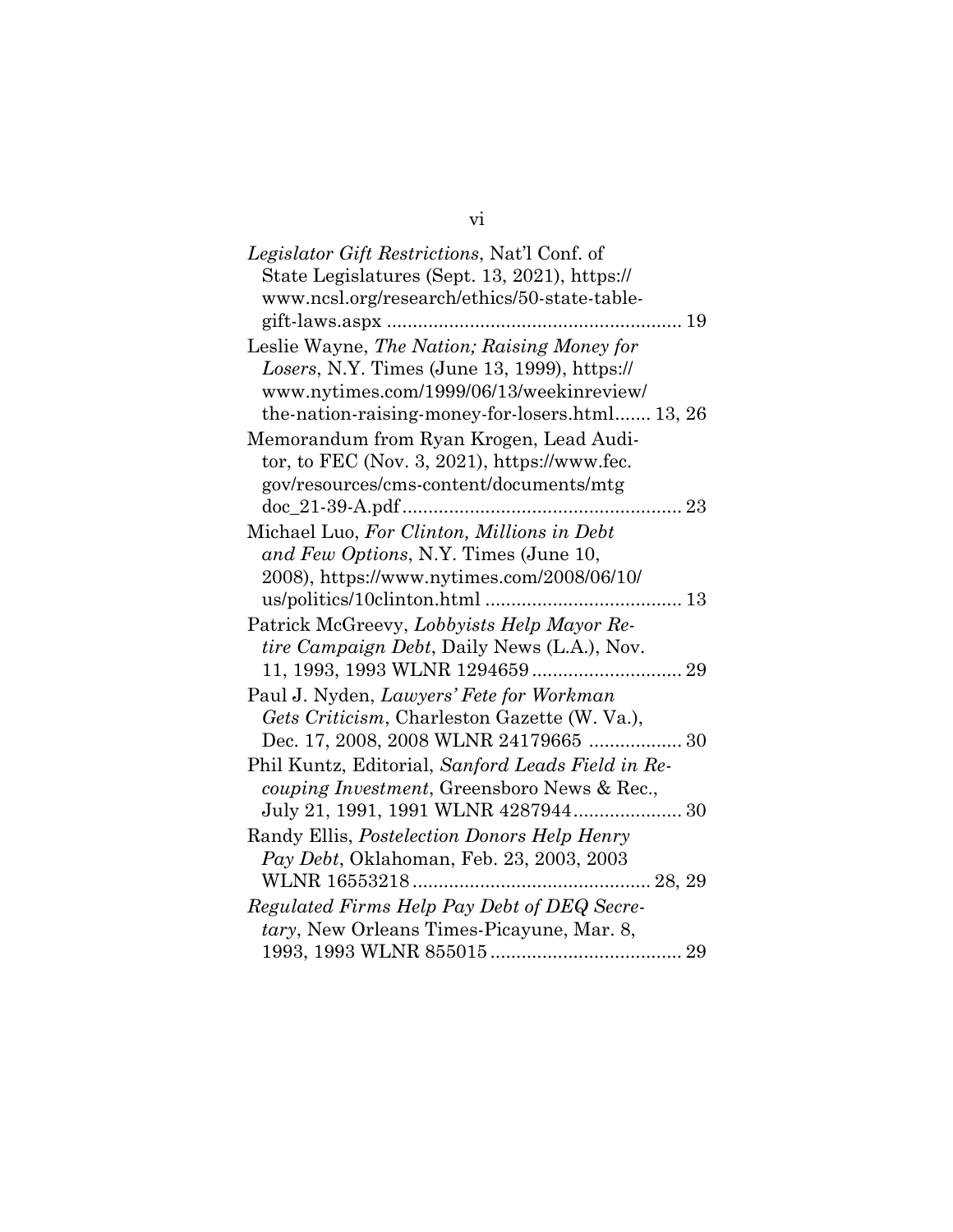# vii

| Stephen Rosenfeld, Campaign Debt, NPR               |
|-----------------------------------------------------|
| (Feb. 14, 1999), https://www.npr.org/1999/02/       |
|                                                     |
| Steven V. Roberts, Debt Retirement Party Be-        |
| <i>coming an Institution, N.Y. Times (Nov. 29,</i>  |
| 1982), https://www.nytimes.com/1982/11/29/          |
| us/debt-retirement-party-becoming-an-insti-         |
|                                                     |
| Storer Rowley, New Heat on Alaska Governor,         |
|                                                     |
| Thomas Burr, McMullin Owes Nearly                   |
| \$670,000 for His Failed Presidential Bid,          |
| Salt Lake City Trib. (Apr. 19, 2017), https://      |
| archive.sltrib.com/article.php?id=5191365&          |
|                                                     |
| U.S. Courts, <i>Guide to Judiciary Policy</i> (July |
|                                                     |
| Wallace Turner, Impeachment Inquiry Begins          |
|                                                     |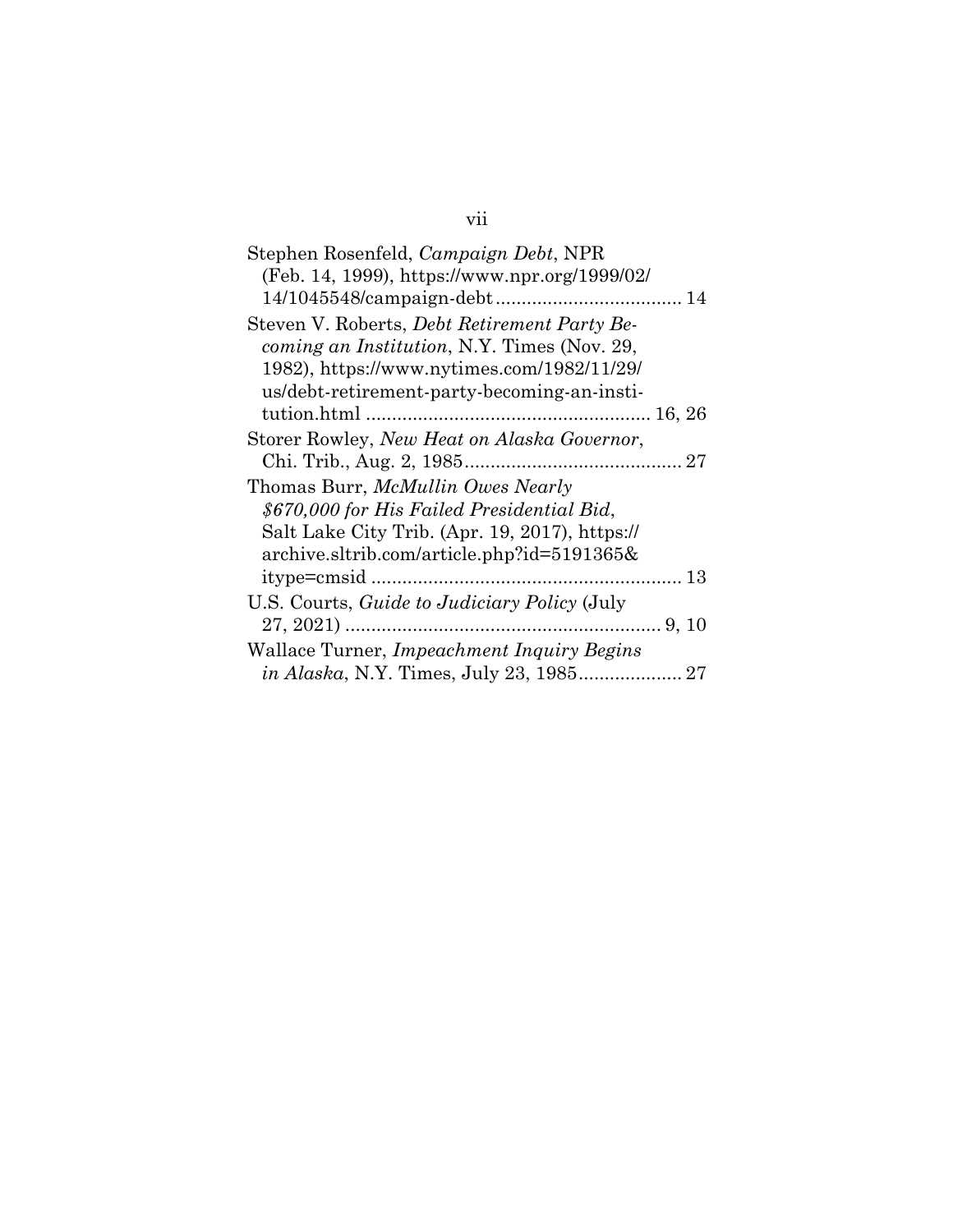#### **INTEREST OF** *AMICI CURIAE*

This brief<sup>1</sup> is filed by Campaign Legal Center, Common Cause, Citizens for Responsibility and Ethics in Washington, and Democracy 21. *Amici* are nonpartisan, nonprofit organizations that work in the areas of campaign finance, ethics, and election law to ensure that government is accountable, accessible, and transparent.

*Amici* have a longstanding interest in the promotion and defense of measures that protect the integrity of government, and believe this challenge threatens to erode those protections. The *amici* have participated in numerous campaign finance cases relevant here, including, for example, *McCutcheon v. FEC*, 572 U.S. 185 (2014).

#### **SUMMARY OF ARGUMENT**

"Democracy works only if the people have faith in those who govern, and that faith is bound to be shattered when high officials . . . engage in activities which arouse suspicions of malfeasance and corruption." *Nixon v. Shrink Mo. Gov't PAC*, 528 U.S. 377, 390 (2000) (internal quotation marks omitted). Accordingly, this Court has long recognized a compelling governmental interest in combating actual and apparent *quid pro quo* corruption. *See, e.g.*, *Buckley v. Valeo*, 424 U.S. 1, 25-29 (1976) (per curiam). The question in this case is whether, in light of this compelling interest, Congress has the authority to limit

<sup>1</sup> This brief is filed with the written consent of all parties. The brief was not authored in whole or part by counsel for any party. No person or entity other than *amici* and their counsel made a monetary contribution to this brief's preparation or submission.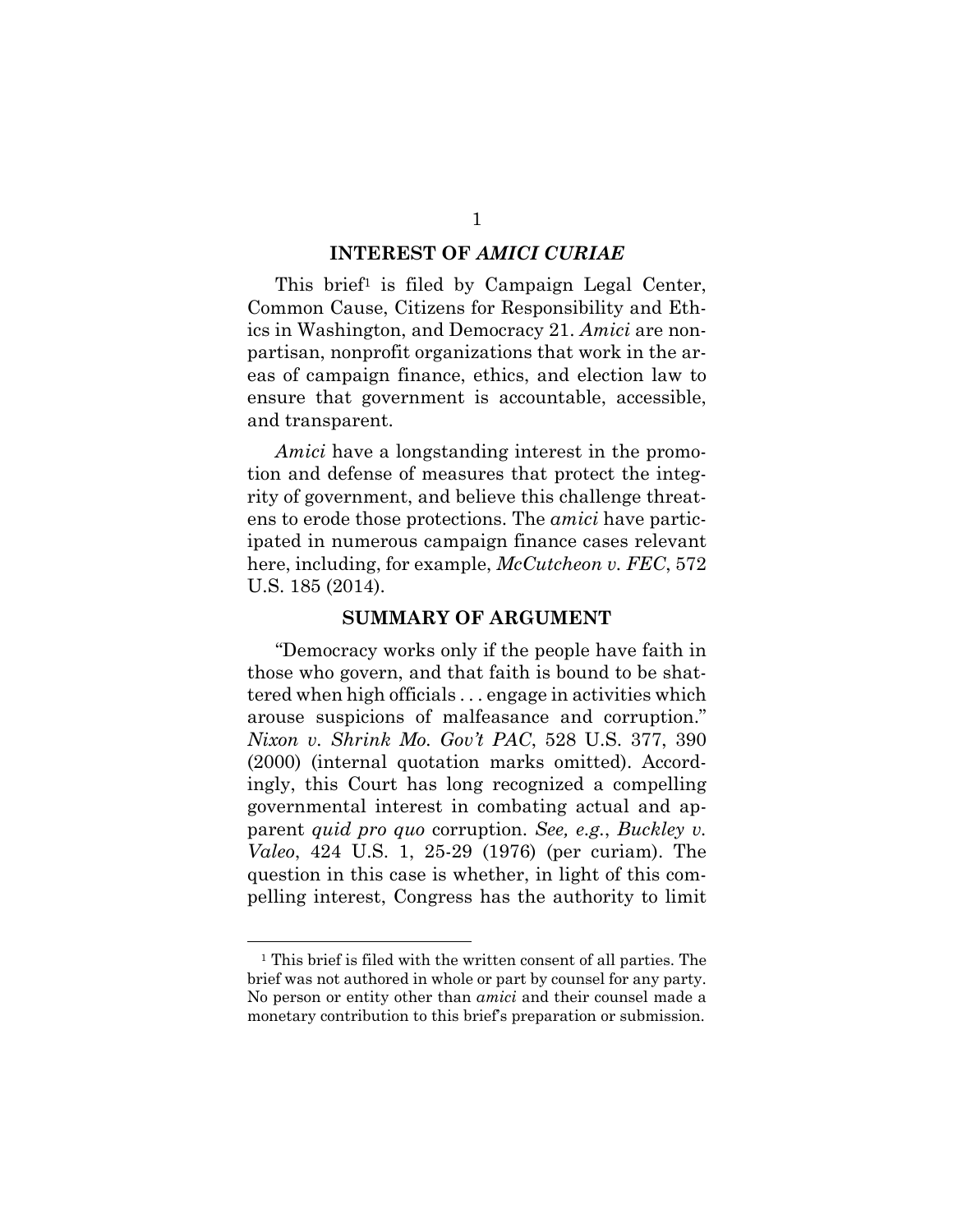the amount of money that candidates or their campaigns can solicit and convey directly to a candidate's bank account post-election, after the campaign has come to an end. *See* 52 U.S.C. § 30116(j) (loan-repayment limit or "the Limit"). Precedent, experience, and common sense answer in the affirmative.

In holding the opposite, the district court committed two fundamental errors.

First, the court misconstrued the Limit as a restriction on campaign contributions to a candidate, or self-financing by a candidate, and therefore subjected it to heightened scrutiny. But the Limit does not meaningfully burden campaign speech or candidate self-financing, so strict scrutiny is inappropriate, and even a lesser, intermediate form of heightened scrutiny is unwarranted.

The Limit leaves candidates free to self-finance and loan personal funds to their campaigns in whatever sums they deem appropriate. And it imposes no restrictions whatsoever on contributors, who may still donate funds at any time subject only to ordinary contribution limits. By merely regulating the times at which candidates can solicit and use contributions to repay personal loans, the Limit operates as a run-ofthe-mill regulation of personal gifts, not as one restricting political speech.

Indeed, the Limit is consistent with a host of state and federal laws regulating personal gifts to public officials. A payment that directly compensates a candidate—like a post-election contribution to repay a candidate's personal loan—is effectively a gift, and raises all of the same obvious corruption concerns associated with gifts to officeholders.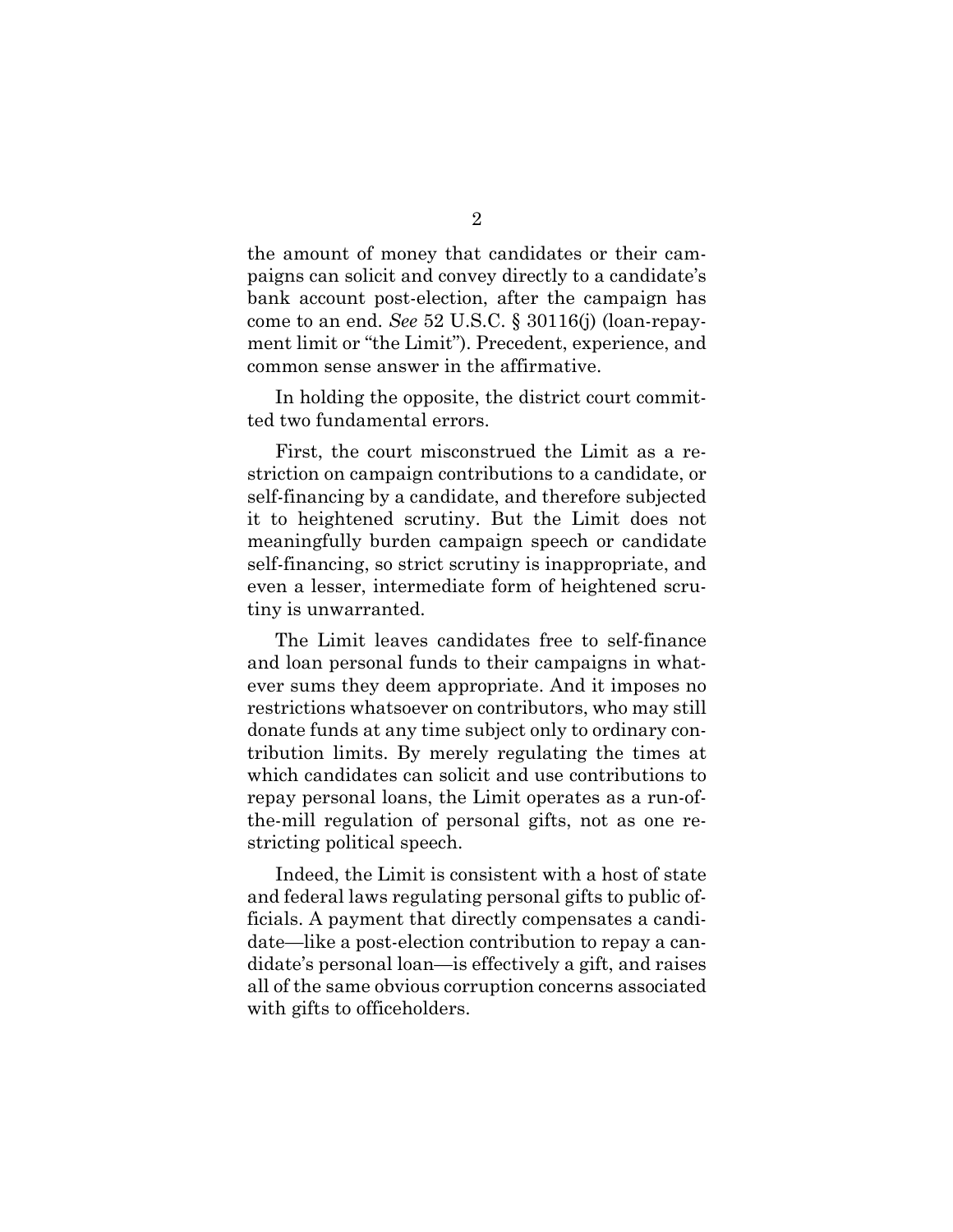And the factual record here demonstrates that any First Amendment burdens imposed by the Limit are marginal at most. Few candidates lend more than \$250,000 to their campaigns, and the notorious difficulty of post-election fundraising means that most who do generally cannot raise enough money after Election Day to repay the increment above \$250,000. It is little surprise, then, that appellees could not identify even one candidate whose self-financing was chilled by the Limit. As applied to Senator Cruz here, in fact, the statute caused no harm at all. *See* Br. for Appellants (FEC Br.) 10-26.

Second, the district court failed to give due weight to the anti-corruption interests the Limit serves. Given the Limit's modest burdens and compelling justifications, it readily passes muster under any standard of scrutiny.

Concerns about the corruptive potential of postelection payments to candidates that function as personal gifts are neither "novel nor implausible," *Nixon*, 528 U.S. at 391; they are irrefutable. The same intuition animates numerous measures designed to avert corruption in federal and state government, and the Limit fits comfortably within this tradition. The district court failed to credit these concerns or accord appropriate weight to anti-corruption interests long recognized by this Court as both "legitimate and compelling." *FEC v. Nat'l Conservative PAC*, 470 U.S. 480, 496 (1985).

And the available evidence confirms that the Limit serves its objectives. The FEC substantiated the statute's aim and effectiveness as an anti-corruption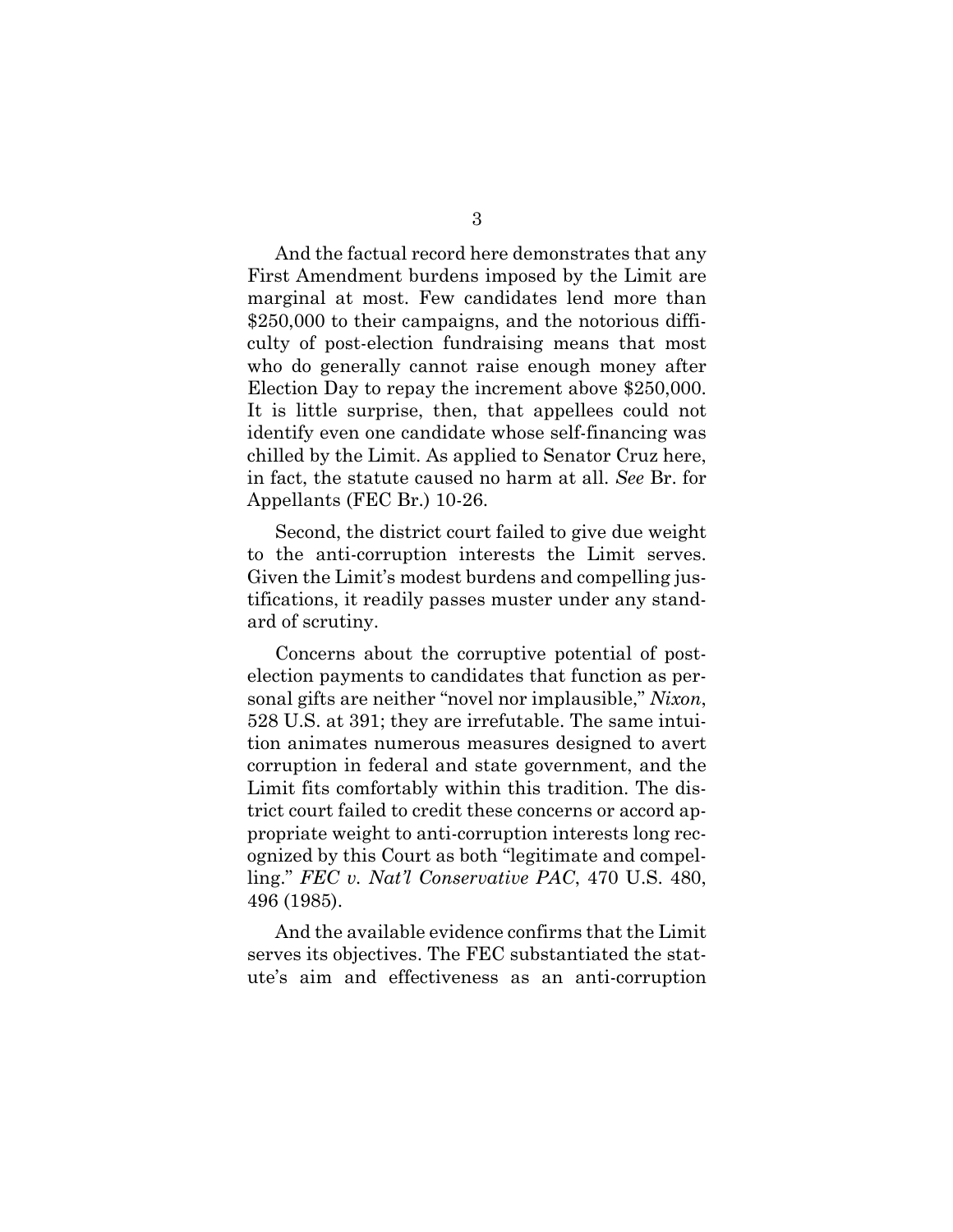measure through its legislative history, historical experiences with post-election fundraising and corruption in the states, empirical scholarship, and polling data. Additional evidence abounds, and all points in the same direction.

Congress's predictive judgment that post-election contributions that directly and personally enrich candidates pose an acute threat of corruption aligns with both common sense and the record in this case, and is entitled to great weight. That Congress chose to regulate in this area with a relatively light hand—so as to strike an appropriate balance between the potentially competing First Amendment and anti-corruption interests at stake—is not a constitutional vulnerability but a strength.

At bottom, the Limit is a common-sense restraint on candidates' acceptance of personally enriching cash payments after Election Day, a practice that magnifies the risk of a *quid pro quo* and is "bound to . . . arouse suspicions of malfeasance and corruption." *Nixon*, 528 U.S. at 390. The First Amendment does not preclude such a basic reform.

#### **ARGUMENT**

## **I. Limiting Large Post-Election Payments that Personally Benefit Candidates Is Not a Burden on Campaign Speech Warranting Heightened Scrutiny.**

Appellees' calls for strict scrutiny or its equivalent turn on claims that the challenged Limit has both the intent and effect of circumscribing candidate self-financing in federal elections. But the Limit neither regulates candidate self-financing nor restricts the right to make and accept campaign contributions; it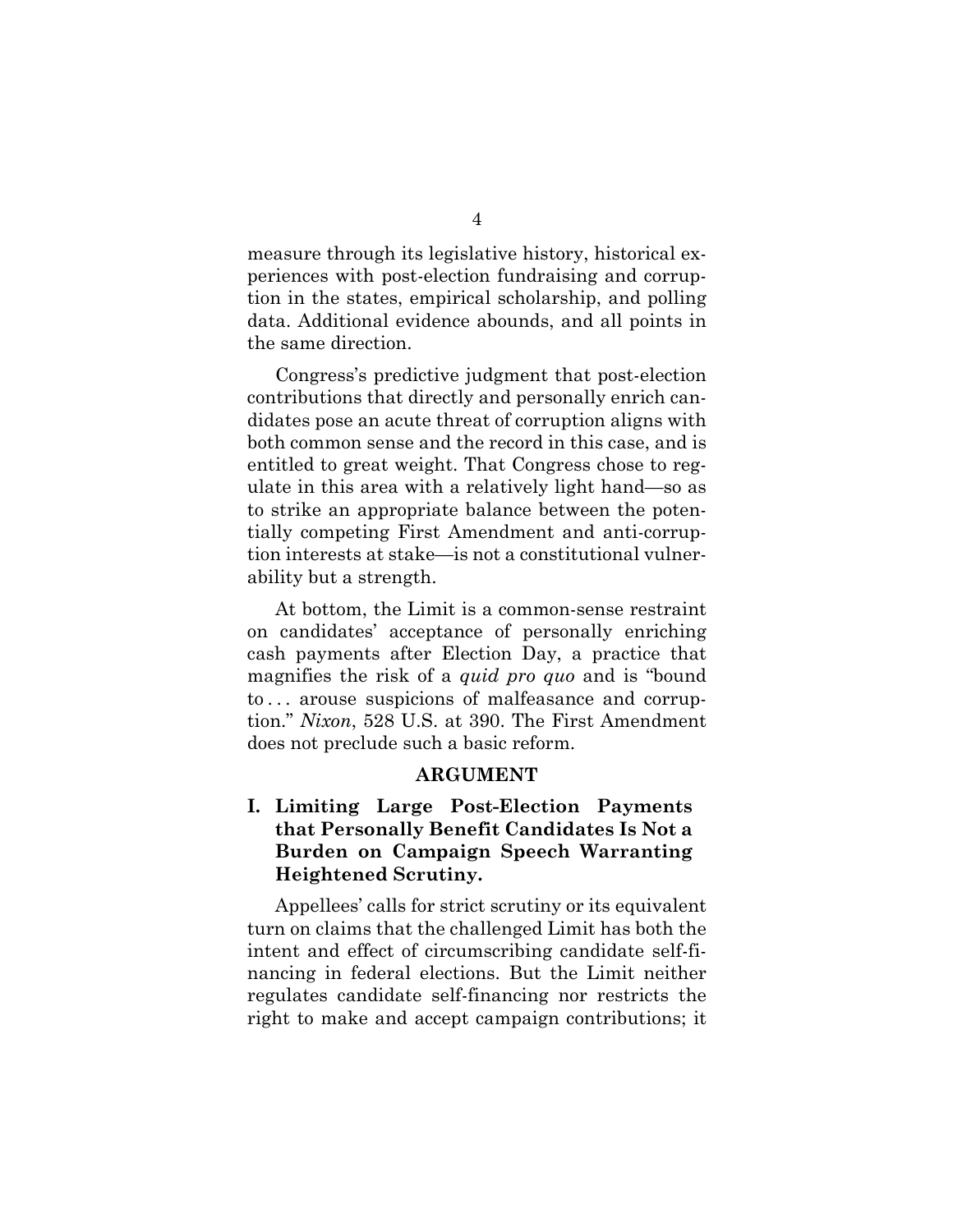simply checks a candidate's accrual of personal financial benefits in the post-election period.

Appellees' focus on the standard of review is thus a diversion. First, the district court invalidated the Limit under "closely drawn" scrutiny, J.S.App. 30, so even if this Court elects to rule for appellees, it need not elevate the level of scrutiny to affirm the decision below.<sup>2</sup> And appellees' attempts to inflate the level of review also should not distract from their failure to show *any* appreciable burden imposed by the Limit on speech or association. They have not demonstrated First Amendment injury either with respect to Senator Cruz—who repaid almost the entirety of his \$260,000 loan with pre-election contributions, and consequently lacks standing to maintain this action, *see* FEC Br. 10-16—or as to any other candidate or contributor. A careful, functional analysis suggests that, far from meriting strict scrutiny, the Limit does not even warrant the closely drawn scrutiny applied below.

## **A. The loan-repayment limit does not operate as a constraint on candidate campaign spending.**

The district court's fundamental mistake was to analyze the Limit only in terms of the purpose for which the candidate ostensibly made the initial loan—to finance an election campaign, an action that indisputably receives First Amendment protection. *See* J.S.App. 11a-12a. In narrowly focusing on the pre-

<sup>2</sup> There is certainly no basis for appellees' suggestion that the Court contemplate a radical reconsideration of its longstanding multi-tiered approach to the review of campaign finance laws. Mot. to Affirm or Dismiss (Mot.) 28 n.1.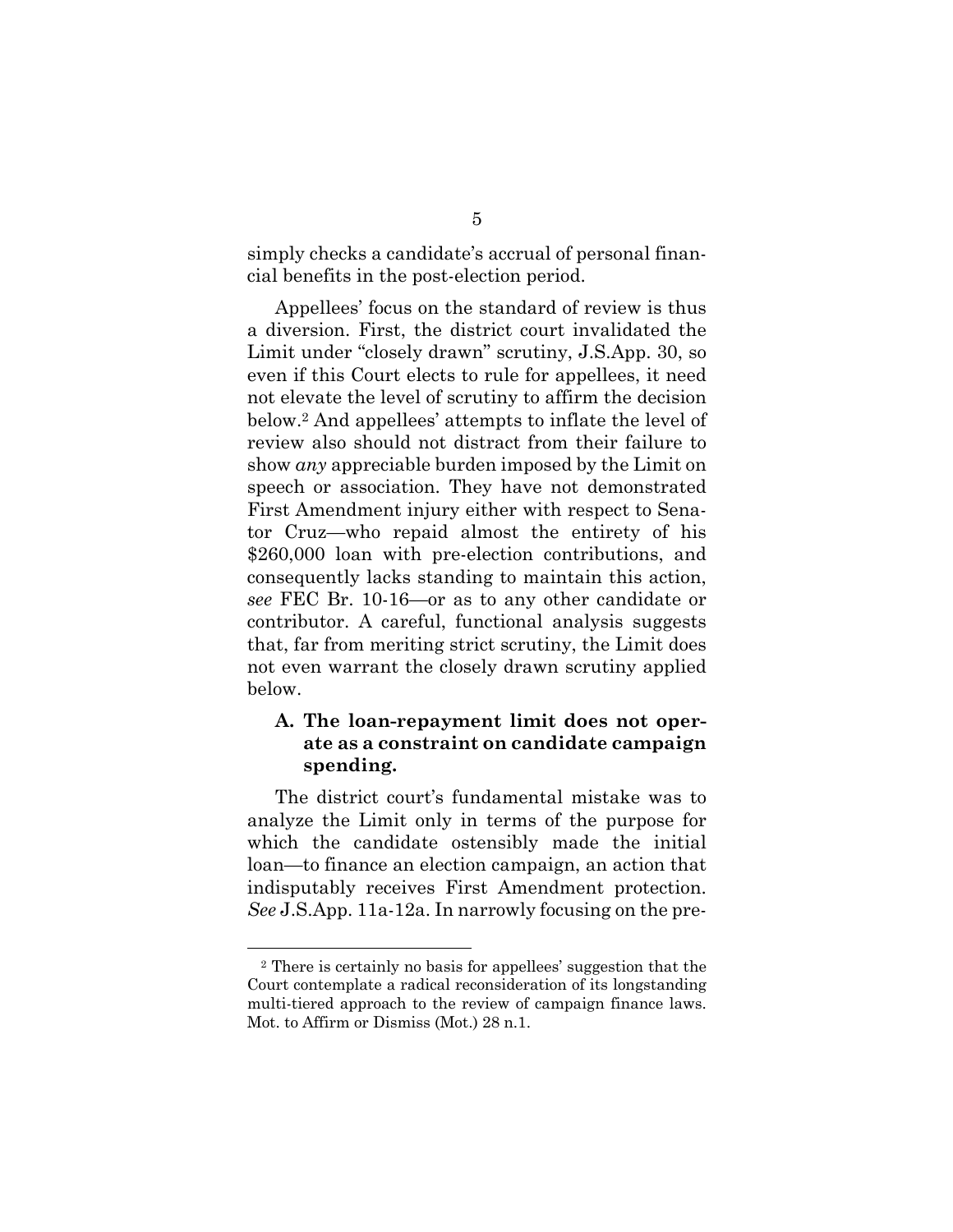election dimensions of the transaction, the court ignored the Limit's actual function: to regulate the solicitation and receipt of post-election contributions that directly accrue to the candidate's financial benefit.

Section 304 of the Bipartisan Campaign Reform Act of 2002 (BCRA) provides that a federal candidate may use up to \$250,000 in contributions raised after the date of an election to repay the candidate's outstanding personal loans incurred in the campaign. 52 U.S.C. § 30116(j). The statute does not limit the use of funds raised *pre*-election to repay candidate loans, regardless of timing or amount. *Id.*<sup>3</sup>

In the district court's estimation, the Limit "imposes a 'drag' on the candidate's First Amendment activity by discouraging the personal financing of campaign speech." J.S.App. 15a (quoting *Davis v. FEC*, 554 U.S. 724, 739 (2008)). But the lower court arrived at that conclusion only because it failed to conduct a functional analysis of how the provision operates contrary to the instructions of this Court's precedents.

When the Court analyzed BCRA's ban on spending so-called "soft money" in *McConnell v. FEC*, 540 U.S. 93 (2003), it assessed whether that regulatory "mechanism" functioned as a spending limit or a contribution limit. *Id.* at 138-39. Because it found the latter, the Court subjected what had initially appeared to be

<sup>3</sup> FEC regulations further provide that a campaign committee has 20 days after the election during which it can use pre-election funds to pay back the candidate's loans without limitation, 11 C.F.R. § 116.11(c)(1); if Senator Cruz suffered any injury in connection with his loans, it was traceable exclusively to this regulation, depriving him of standing to challenge the statute. *See* FEC Br. 12-20.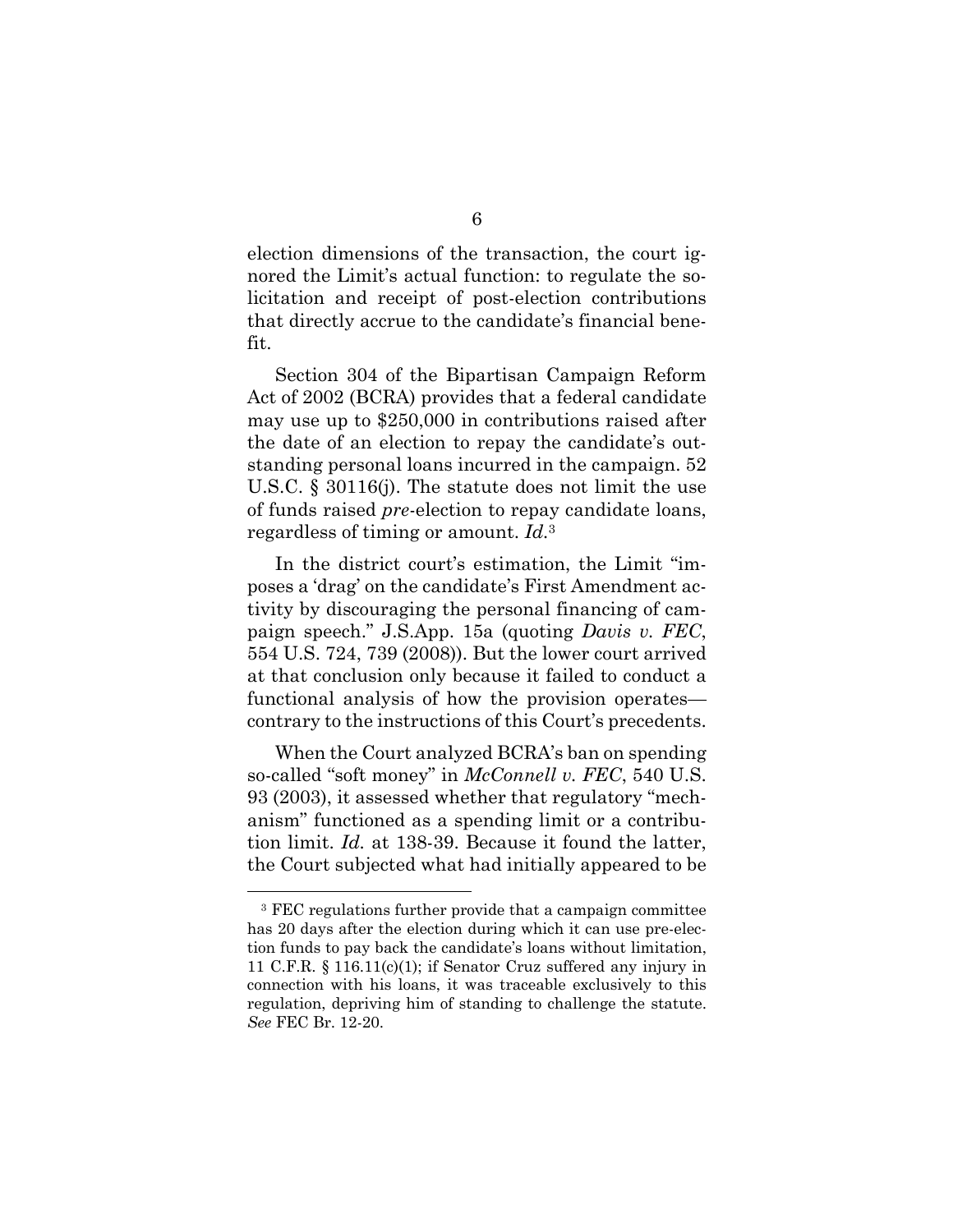a spending limit to the lesser form of scrutiny reserved for contribution limits. *Id.*

The same principle holds here. The Limit restricts neither the expenditures a campaign committee may make, *contra Buckley*, 424 U.S. at 54-58 (striking down "limitations on overall campaign expenditures"), nor how much a candidate can spend on or loan to his campaign, *contra id*. at 51-54 (striking down limits on expenditures by a candidate "from his personal funds"). Likewise, the statute imposes no ceiling on the campaign's use of funds raised *before*  the election to repay candidate loans, regardless of the repayment's amount or timing.

Functionally, the provision does not restrict candidate loans or their repayment; it just dictates *when* candidate loan-repayment funds must be raised. And even that limitation is only partial. Campaigns still may raise and use up to \$250,000 in aggregate postelection contributions to repay candidates' personal loans. None of this limits the amount of money a candidate can raise or spend during a campaign.

Moreover, unlike the aggregate limit struck down in *McCutcheon*, 572 U.S. at 209-10, this provision does not itself place any ceiling on the amount a contributor can give, whether to individual candidates or in aggregate; it does not regulate a would-be contributor at all.<sup>4</sup> Section 304 thus cannot be said to represent a "prophylaxis-upon-prophylaxis approach" to

<sup>4</sup> Even if the Limit did burden the rights of contributors, Senator Cruz could not "identify a single potential contributor" whose giving was constrained by its operation here. J.A. 233. He should not be permitted to invoke the Court's jurisdiction on the basis of a hypothetical injury to absent would-be contributors many of whom might well prefer that the Limit remain in place.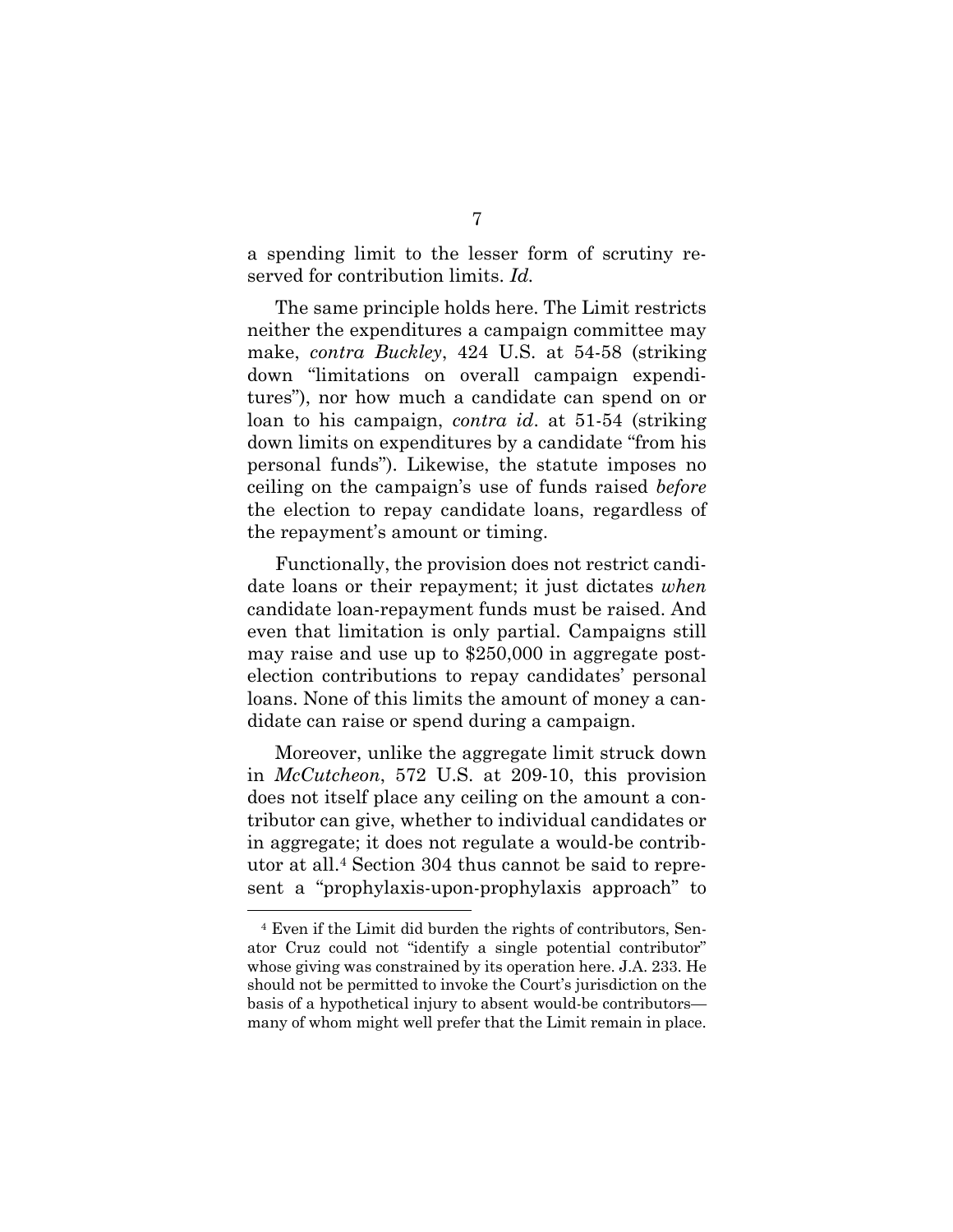contribution limits or their circumvention, as the district court opined. J.S.App. 34a (quoting *McCutcheon*, 572 U.S. at 221). The Limit targets only a particular *use* of post-election contributions that heightens the risk of a corrupt *quid pro quo*, but it does so without restricting what contributors can give to any one candidate, or to all candidates, in an election.

Because the Limit does not restrain either candidate expenditures or donor contributions, it has no direct or even indirect bearing on "the amount of money" a candidate's committee "can spend on political communication during a campaign." *Buckley*, 424 U.S. at 19. It is therefore doubtful that any form of heightened First Amendment scrutiny should apply. But at a minimum, appellees' calls for strict scrutiny or its equivalent are unwarranted.

### **B. The Limit is functionally a ceiling on candidates' acceptance of personal gifts aggregating above \$250,000.**

An unconditional reimbursement to a candidate personally—like any other item of value—is a gift. The Limit simply functions as a modest check on a candidate's ability to accept gifts that reimburse personal campaign loans.

"[I]f contribution restrictions 'lie closer to the edges than to the core of political expression,' gifts of value hug the fringe." *Schickel v. Dilger*, 925 F.3d 858, 869 (6th Cir. 2019) (citation omitted). This Court has

*See* FEC Br. 36-38 (noting that the post-election context sharpens the risk that donors will be pressured or coerced into contributing).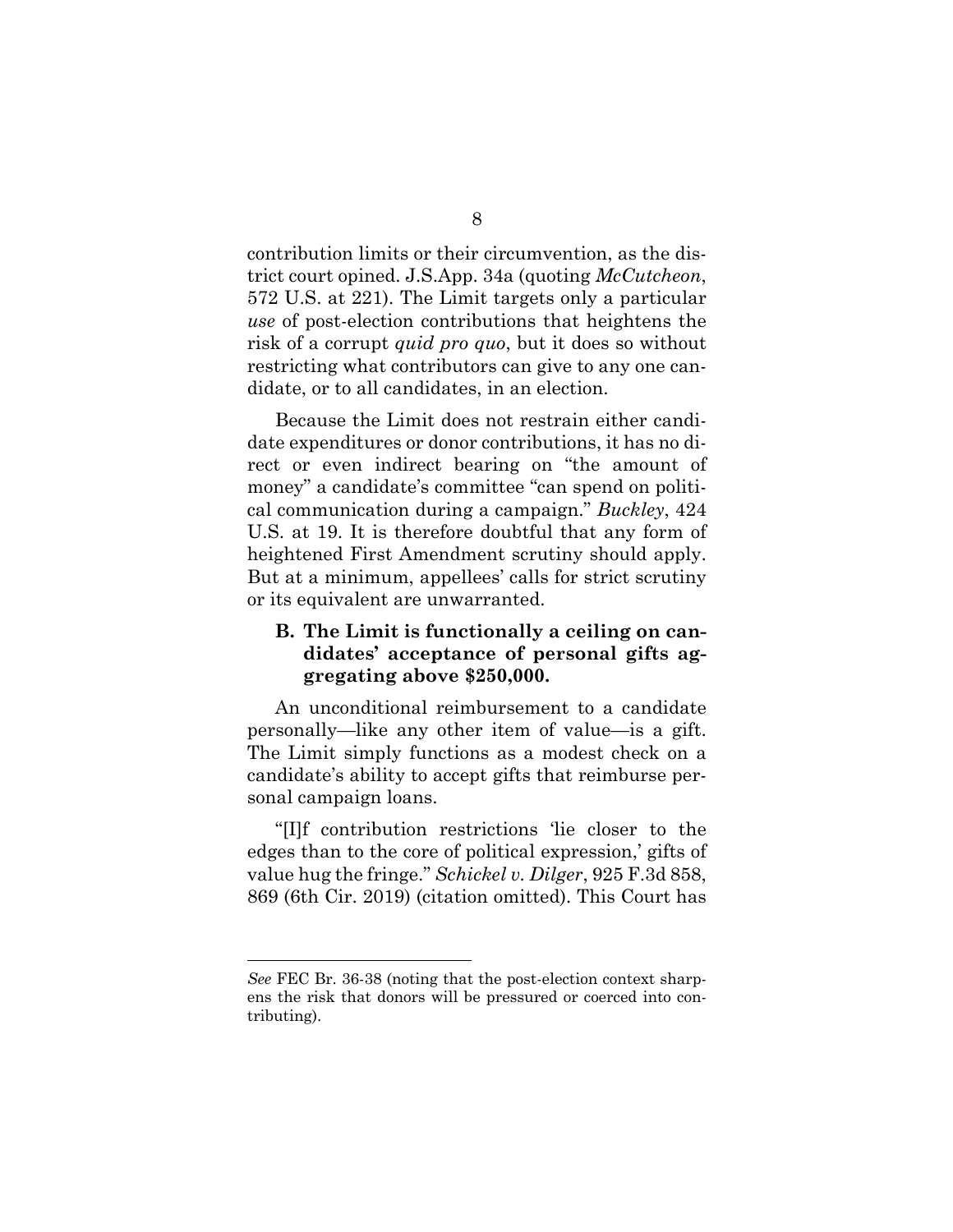accordingly never held that a limitation on public officials' acceptance of gifts imposes a constitutionally suspect burden on speech. There is no justification to so hold here with respect to BCRA's limit.

Funds raised to repay a candidate's personal loans in a past campaign go to the candidate and thus do not finance any electoral speech. And because such funds flow directly from a patron's wallet into the candidate's pocket, the corruption risk is acute.<sup>5</sup> Indeed, whereas every other dollar raised by the campaign is subject to FECA's prohibition on the conversion of campaign funds to personal use, 52 U.S.C. § 30114(b), the reimbursements here are functionally personal gifts that evade this rule.

Properly understood in this light, the Limit does nothing more than complement the gift rules to which federal officials in all three branches of government are already subject. Members of Congress, the Judiciary, and the Executive Branch are generally prohibited from accepting gifts worth more than \$50. *See* Standing Rules of the Senate, 113th Cong., 1st Sess. 46-56 (2013) (Rule XXXV) (Senate Rules); Rules of the House of Representatives, 116th Cong. 42-46 (2019) (Rule XXV.5) (House Rules); U.S. Courts, *Guide to Judiciary Policy*, Vol. 2C, Ch. 6, § 620.35(b)(8) (July 27, 2021); 5 C.F.R. § 2635.204(a) (\$20 Executive Branch limit).<sup>6</sup> Moreover, the rules of each branch define a

<sup>5</sup> To be sure, contributions raised for this purpose are first deposited into the candidate's campaign committee, but they are then disbursed to the candidate's personal account.

<sup>6</sup> *See also, e.g.*, 2 U.S.C. § 4725; 5 U.S.C. §§ 7342, 7351, 7353; Judicial Conference, Code of Conduct for United States Judges, Canon  $4(D)(4)$ .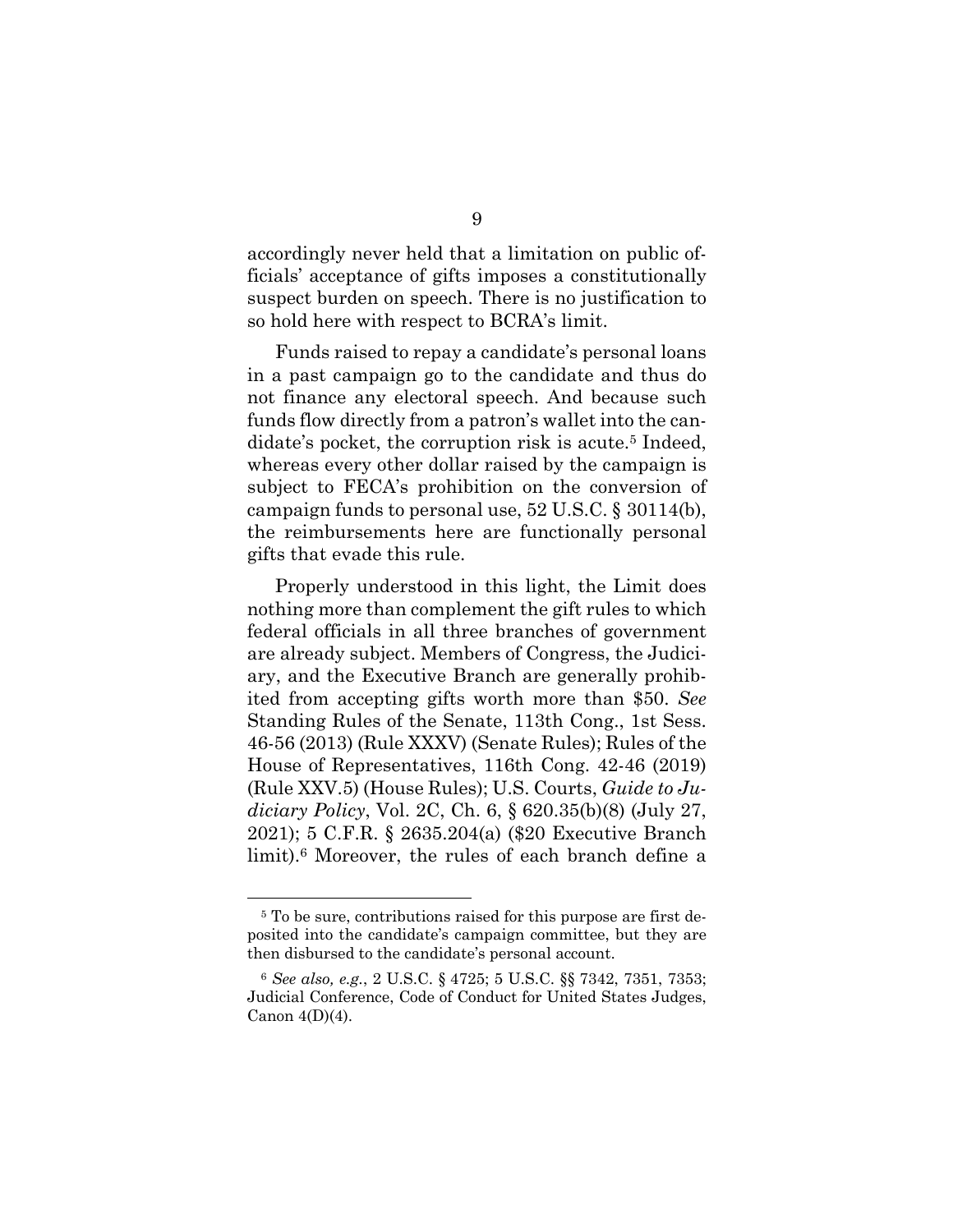gift as anything of value, including the "reimbursement" of many officeholder expenses. Senate Rules, *supra*, at 47 (Rule XXXV(1)(b)(1)); House Rules, *supra*, at 42-43 (Rule XXV.5(a)(2)(A)); 5 C.F.R. § 2635.203(b); *see* U.S. Courts, *supra*, Vol. 2C, Ch. 6, § 620.25.

BCRA's limit targets the same concern: it caps payments that reimburse candidates after an election and add to their personal wealth. Compared to analogous gift limits applicable to federal and state officeholders, the \$250,000 ceiling this law imposes on postelection repayments is generous. But the safeguards it provides are no less vital. Like the ethics rules, it prevents the actual and apparent impropriety that inheres when a candidate pockets excessive reimbursements from outside sources.

Many officeholder gift rules go much farther. Whereas the repayment limit applies narrowly to reimbursements to candidates for their personal loans, and even there, offers a generous ceiling, federal ethics rules impose stringent limits and sweep broadly. Under federal congressional and judicial ethics rules, for instance, officials may accept no more than \$100 in reimbursements from a single source in a calendar year; for the Executive Branch, that limit sinks to \$50. Senate Rules, *supra*, at 47 (Rule XXXV(1)(a)(2)(A)); House Rules, *supra*, at 42 (Rule XXV.5(a)(1)(B)(i)); U.S. Courts, *supra*, Vol. 2C, Ch. 6, § 620.35(b)(8); 5 C.F.R. § 2635.204(a).

In contrast, the BCRA provision permits candidates to accept up to \$250,000 in post-election reimbursements—a threshold most candidates never reach. *See* J.A. 238-39. And unlike the officeholder gift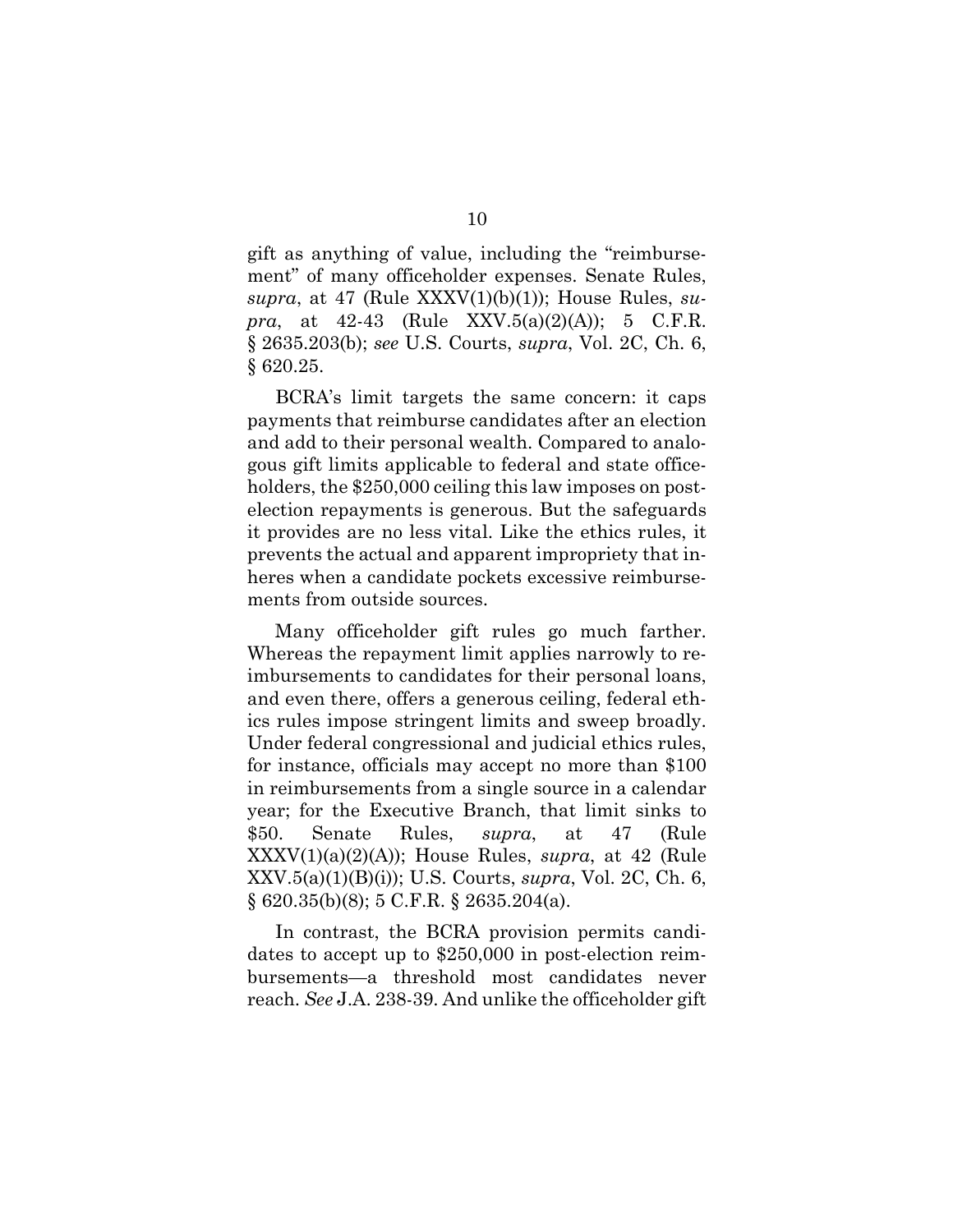rules, which apply to a broad range of reimbursements, *see, e.g.*, Senate Rules, *supra*, at 47 (Rule  $XXXV(1)(b)(1)$ , this Limit is confined to a single category of repayments that Congress recognized were particularly ripe for abuse.

## **C. Cruz has not identified a single candidate whose self-financing activity has been chilled by the Limit—not even himself.**

Although the First Amendment injury asserted by appellees and accepted below rests entirely on the Limit's purported chilling effect on candidate self-financing, the record lacks any evidence of such chill. Instead, the evidence indicates that the Limit imposes at most a minor burden on a very small handful of candidates, and nothing of a constitutional magnitude. Appellees have not identified any candidates dissuaded from self-financing their campaigns because of the Limit. Even Senator Cruz himself was not, as the FEC's standing argument makes clear.

1. There is no evidence that the loan-repayment limit appreciably chills candidate self-financing. The Limit—and any chilling effect it potentially produces—affects only those candidates who lend their campaigns \$250,000 or more. *See* 52 U.S.C. § 30116(j); 11 C.F.R. § 116.11. Candidates who lend less than that amount experience no First Amendment burden, even under appellees' theory of injury. Moreover, absent the Limit, there is no reason to believe that candidates who currently engage in self-lending in amounts under \$250,000 would choose instead to lend their campaigns more than \$250,000. Current law already allows those candidates to increase their self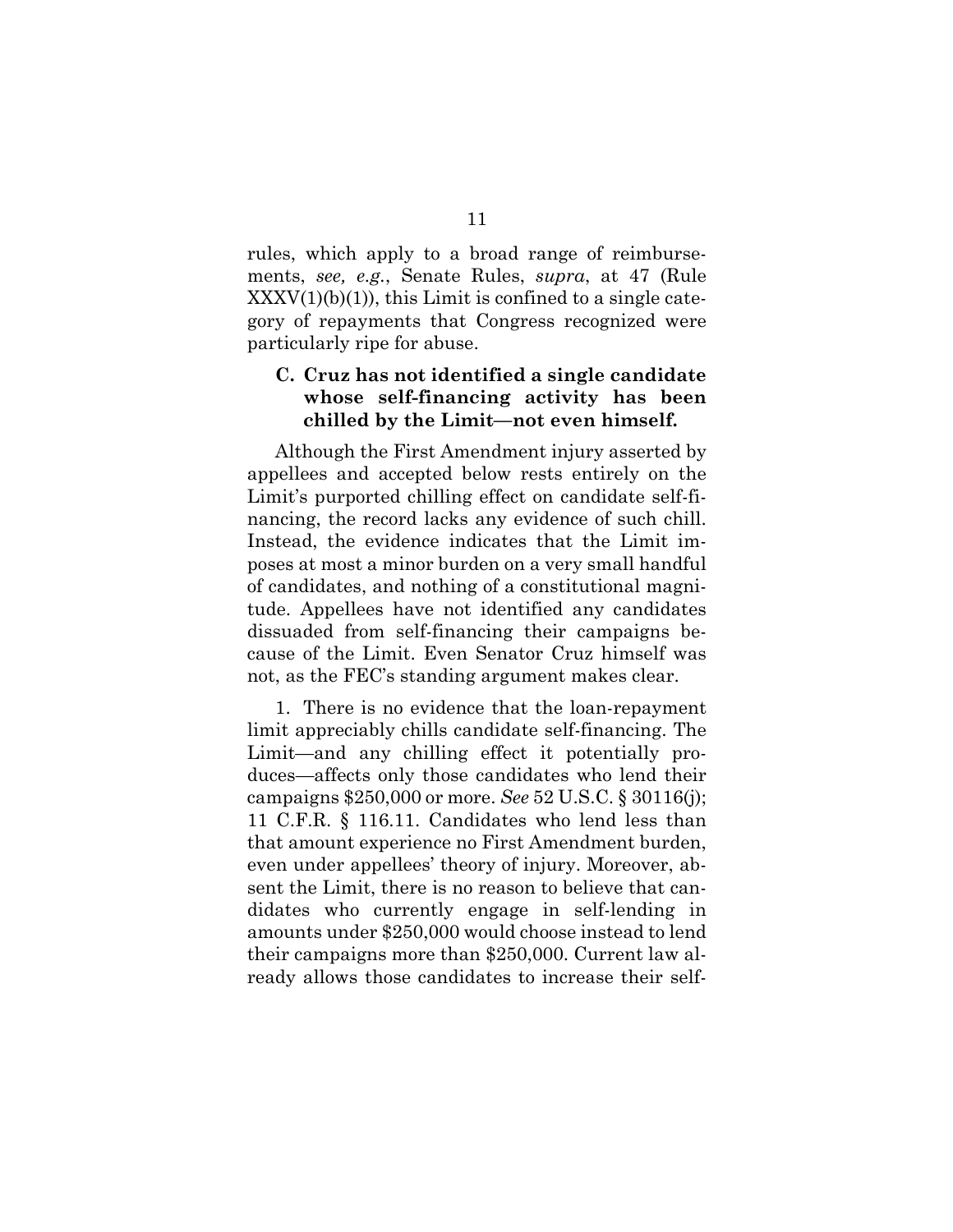lending to \$250,000 without any limitation on repayment; that they have chosen not to do so necessarily means they were motivated by reasons other than the Limit.

But candidates who engage in that magnitude of self-lending are rare. Among House and Senate campaigns from 1983 to 2014, the average amount of total borrowing—including both personal and outside loans—was \$87,137, well short of the \$250,000 threshold even including outside lending, to which the Limit does not apply. Alexei Ovtchinnikov & Philip Valta, *Debt in Political Campaigns* (May 2020), D. Ct. Doc. 65-1, at 10 ("Ovtchinnikov & Valta (2020)"). Loans of \$250,000 or more are the exception even in the subset of candidates who engage in self-lending: from 2010 to 2018, just 11.4% of loans by House candidates and 22.8% of loans by Senate candidates reached that threshold. *See* J.A. 237-39. The Limit is therefore entirely irrelevant to the vast majority of campaigns.

Likewise, even for the sliver of candidates who might lend their campaigns more than \$250,000, a larger deterrent than the Limit is the sheer difficulty of post-election fundraising. Most candidates cannot hope to raise anywhere near \$250,000 after an election. Empirical research shows that most campaigns fail to pay off candidates' personal loans in any amount at any time: from 2003 to 2018, only 15.6% of losing campaigns and 49.5% of winning campaigns did so. Alexei Ovtchinnikov & Philip Valta, *Self-Funding of Political Campaigns*, 16-17 (HEC Paris, Research Paper No. FIN-2016-1165, 2021), [https://p](https://papers.ssrn.com/sol3/papers.cfm?abstract_id=2804474)a[pers.ssrn.com/sol3/papers.cfm?abstract\\_id=2804474](https://papers.ssrn.com/sol3/papers.cfm?abstract_id=2804474)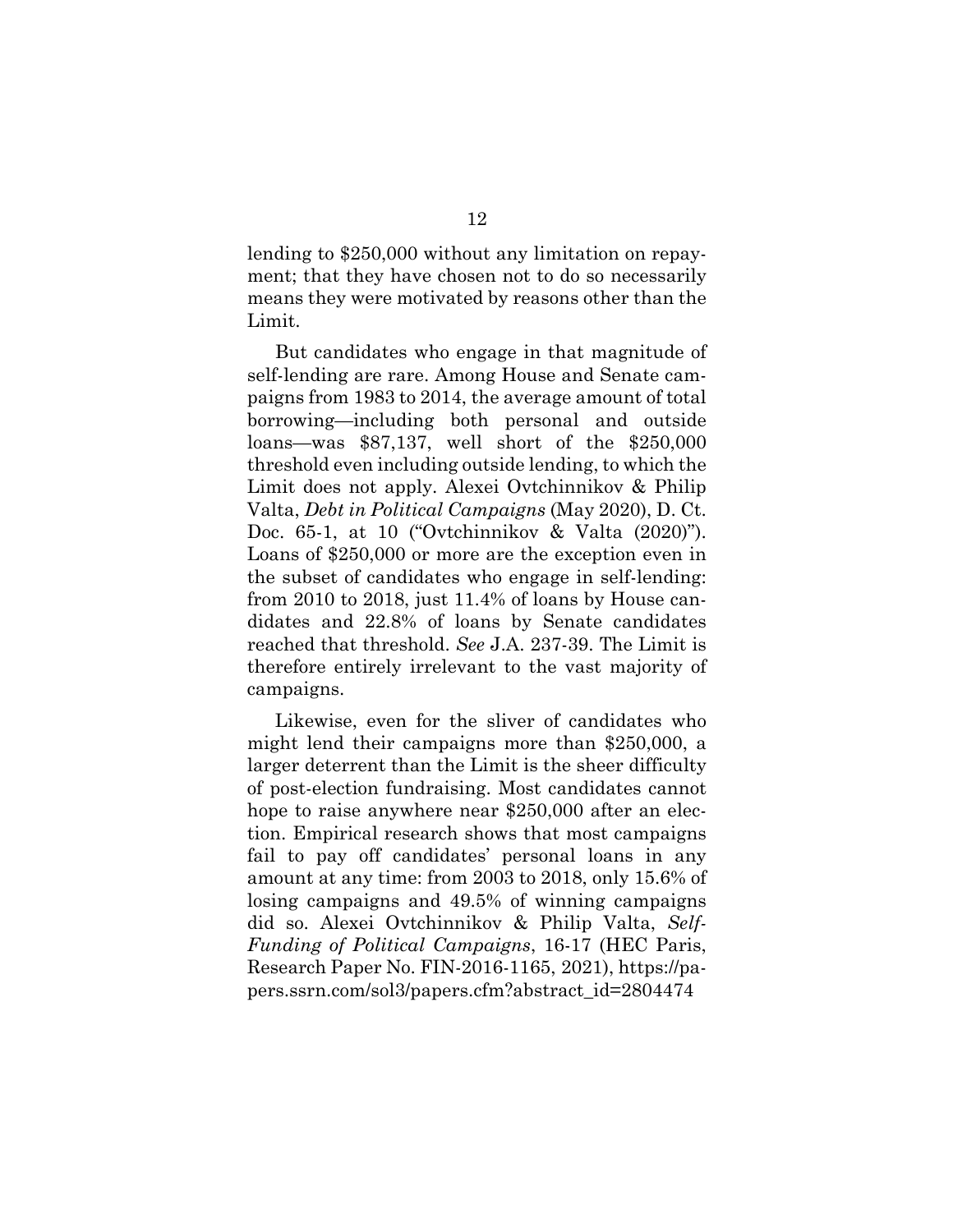("Ovtchinnikov & Valta (2021)"). Among the few losing campaigns that managed to repay candidate loans, 86% did so before the election; after Election Day, repayment becomes nearly impossible. *See id.* at 17*.* The majority of campaigns, especially losing campaigns, simply do not have the post-election fundraising capacity to trigger the \$250,000 limit.

Conventional wisdom supports this conclusion post-election fundraising is considered notoriously difficult, especially for losing candidates.<sup>7</sup> Even highprofile candidates can struggle to fundraise after Election Day. John Glenn, the astronaut and former U.S. Senator, spent 20 years attempting to pay off debt from a 1984 presidential campaign; the FEC eventually allowed him to terminate his campaign committee without repaying the full amount. *See* Michael Luo, *For Clinton, Millions in Debt and Few Options*, N.Y. Times (June 10, 2008), [https://www.n](https://www.nytimes.com/2008/06/10/us/politics/10clinton.html)y[times.com/2008/06/10/us/politics/10clinton.html](https://www.nytimes.com/2008/06/10/us/politics/10clinton.html). Hillary Clinton similarly needed years to pay off debt from her 2008 presidential campaign; lower-profile

<sup>7</sup> *See, e.g.*, Kitty Eisele, *Presidential Campaign Debt Can Linger for Decades*, NPR (July 5, 2011), https://www.npr.org/2011/ 07/05/137615746/presidential-campaign-debt-can-linger-for-

decades; Thomas Burr, *McMullin Owes Nearly \$670,000 for His Failed Presidential Bid*, Salt Lake City Trib. (Apr. 19, 2017), https://archive.sltrib.com/article.php?id=5191365&itype=cmsid; Dan Hoover, *Year After Election, Debt Lingers for Some*, Greenville News, Nov. 28, 2003, at B1, 2003 WLNR 18176238; Fredreka Schouten, *Repaying Campaign Debt Hard for Losing Side*, ABC News (May 15, 2008), https://abcnews.go.com/Politics/ story?id=4853292; Leslie Wayne, *The Nation; Raising Money for Losers*, N.Y. Times (June 13, 1999), https://www.nytimes.com/ 1999/06/13/weekinreview/the-nation-raising-money-for-losers.html.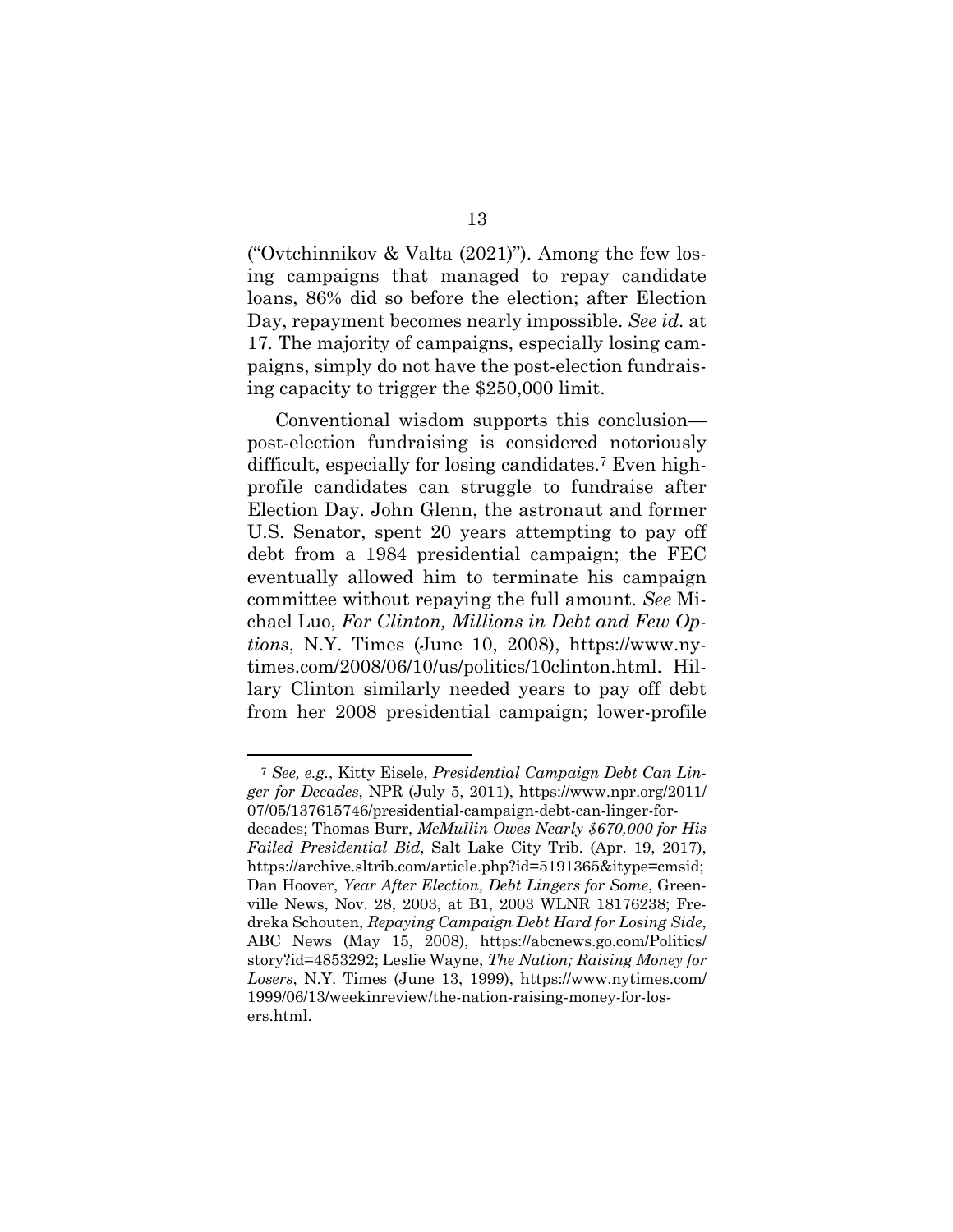candidates face even steeper hurdles.<sup>8</sup> Campaigns simply cannot count on being able to raise \$250,000 after an election to repay loans.

2. The insubstantial, hypothetical nature of the "burden" posited by appellees is underscored by their own experience: the statute did not injure them. The panel below assumed appellees' standing based on the single-judge district court's conclusion that "the Cruz Committee's inability to repay the \$10,000 balance is due to the law's restrictions on the amount of postelection contributions a campaign can use to repay a candidate's loans." J.S.App. 51a. But as the FEC has explained (Br. 12-16), the Cruz campaign did not use post-election contributions to repay Senator Cruz's \$260,000 loan. Rather, appellees admitted below that "[n]one of the \$250,000 of the loan that was repaid was from contributions raised after the election," J.A. 329, and FEC filings confirm that it was "mathematically impossible" for the campaign to have repaid Cruz with \$250,000 in post-election funds. FEC Br. 15. As a result, the statute did not prevent appellees from repaying the remaining \$10,000 with post-election contributions. *See* 52 U.S.C. § 30116(j). Appellees accordingly lack standing to raise their constitutional claim here.

This material error in the district court's findings not only undermines appellees' standing but also undercuts their claims of undue "burden" arising from

<sup>8</sup> *See, e.g.*, Catalina Camia, *Hillary Clinton Pays off 2008 Campaign Debt*, USA Today (Jan. 23, 2013), https://www.usatoday. com/story/onpolitics/2013/01/23/hillary-clinton-campaign-debtfree/1857991; Stephen Rosenfeld, *Campaign Debt*, NPR (Feb. 14, 1999), https://www.npr.org/1999/02/14/1045548/campaign-debt.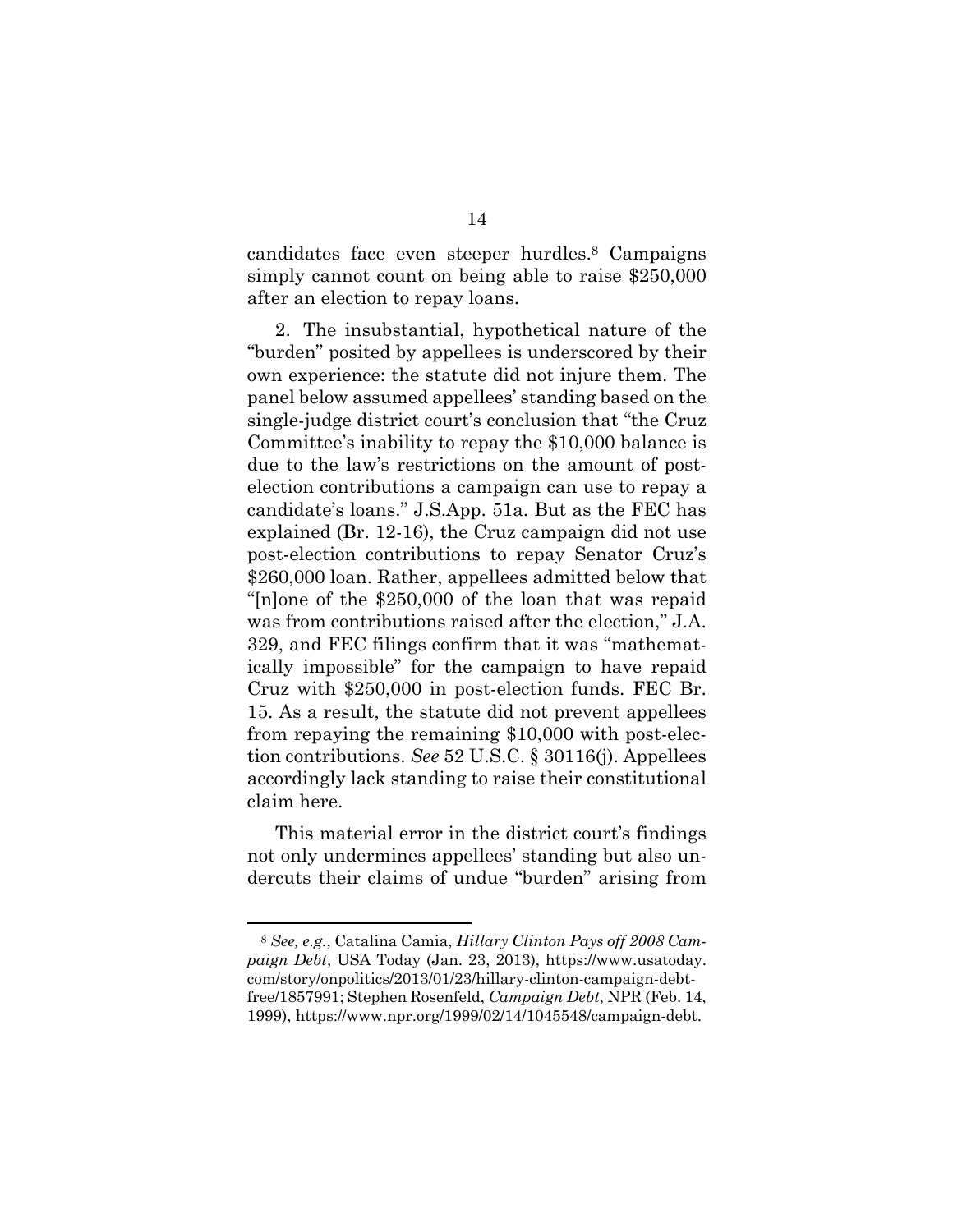the Limit. Senator Cruz could safely lend his campaign \$260,000 immediately before the election because he knew his campaign had sufficient *pre-*election funds to pay off the debt; he was not himself subject to the vagaries of post-election fundraising, which would likely deter most candidates from making a loan of that size regardless of the Limit. As appellees have admitted, Senator Cruz made the loan and the campaign failed to fully repay him only to manufacture this test challenge. J.A. 325-27. To the extent the Limit affected Senator Cruz's self-lending at all, therefore, it appears to have *increased* it.

## **II. The Loan-Repayment Limit Is Amply Justified by the Compelling Anti-Corruption Interests It Serves.**

The risk of corruption posed by what is functionally a personal gift to a candidate is not only self-evident, but also confirmed by experiences across the states, empirical evidence, and the record here. Congress wisely chose to ameliorate that risk by limiting candidate loan repayments in the post-election period, when the risk is most pronounced, and its decision is due substantial deference.

## **A. The Limit alleviates the risk of** *quid pro quo* **corruption in a setting where that concern is widely recognized and particularly acute.**

BCRA Section 304 regulates a kind of transaction that forms the heartland of most public corruption and conflict-of-interest laws—prospective and current public officials accepting money for their own personal benefit. Nevertheless, the lower court deemed the FEC's asserted anti-corruption interest novel and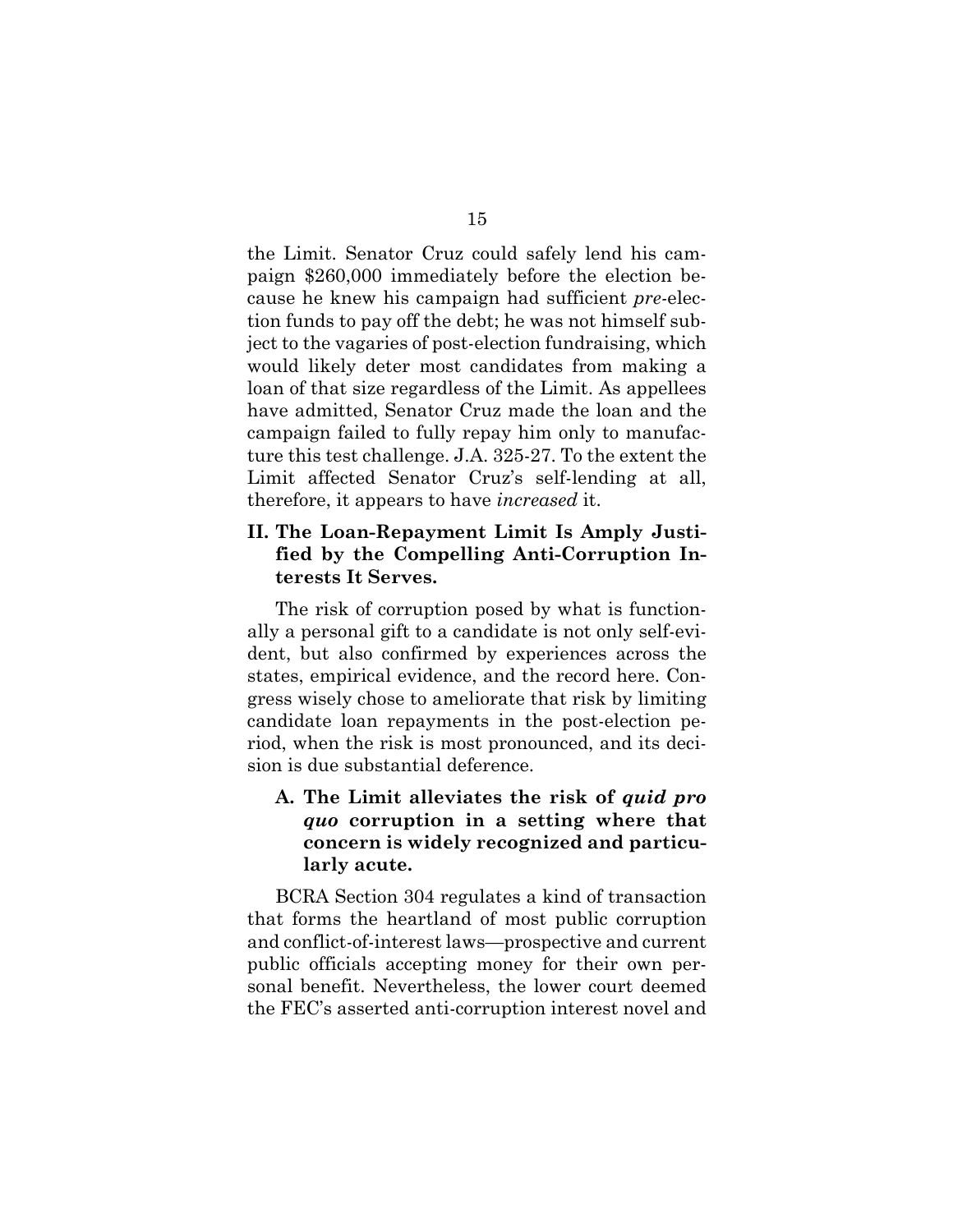unfounded, and concluded that the Commission had failed to meet its "burden of demonstrating that the loan-repayment limit serves a sufficiently important interest." J.S.App. 21a. This conclusion contradicts both precedent and common sense.

Post-election funds raised solely to reimburse candidates for their personal campaign loans pose an obvious and acute danger of *quid pro quo* corruption. There is copious evidence that contributors direct post-election funding to winners who can advance their agendas, and bypass losing candidates because they "don't legislate." Steven V. Roberts, *Debt Retirement Party Becoming an Institution*, N.Y. Times (Nov. 29, 1982), [https://www.nytimes.com/1982/11/29/us/](https://www.nytimes.com/1982/11/29/us/debt-retirement-party-becoming-an-institution.html) [debt-retirement-party-becoming-an-institution.html](https://www.nytimes.com/1982/11/29/us/debt-retirement-party-becoming-an-institution.html). *See infra* Part II.B. And these payments go directly into a candidate's pocket for personal use—not into campaign coffers to fund political communications. Whereas candidates and their campaigns are strictly prohibited from using campaign funds for personal, non-campaign expenses, *see* 52 U.S.C. § 30114(b); 11 C.F.R. § 113.1(g), a candidate may immediately use loan repayments to pay down a personal mortgage or underwrite "personal expenses for a new outfit and a gym membership." J.S.App. 18a n.6. While the district court saw candidate loan repayments as categorically distinct from a candidate's personal use of campaign funds, *see id.*, the practices are functionally identical.

The notion that a payment that personally benefits a candidate in this way might give rise to actual or apparent corruption is neither "novel nor implausible." *Nixon*, 528 U.S. at 391. The government's evidentiary burden should have been correspondingly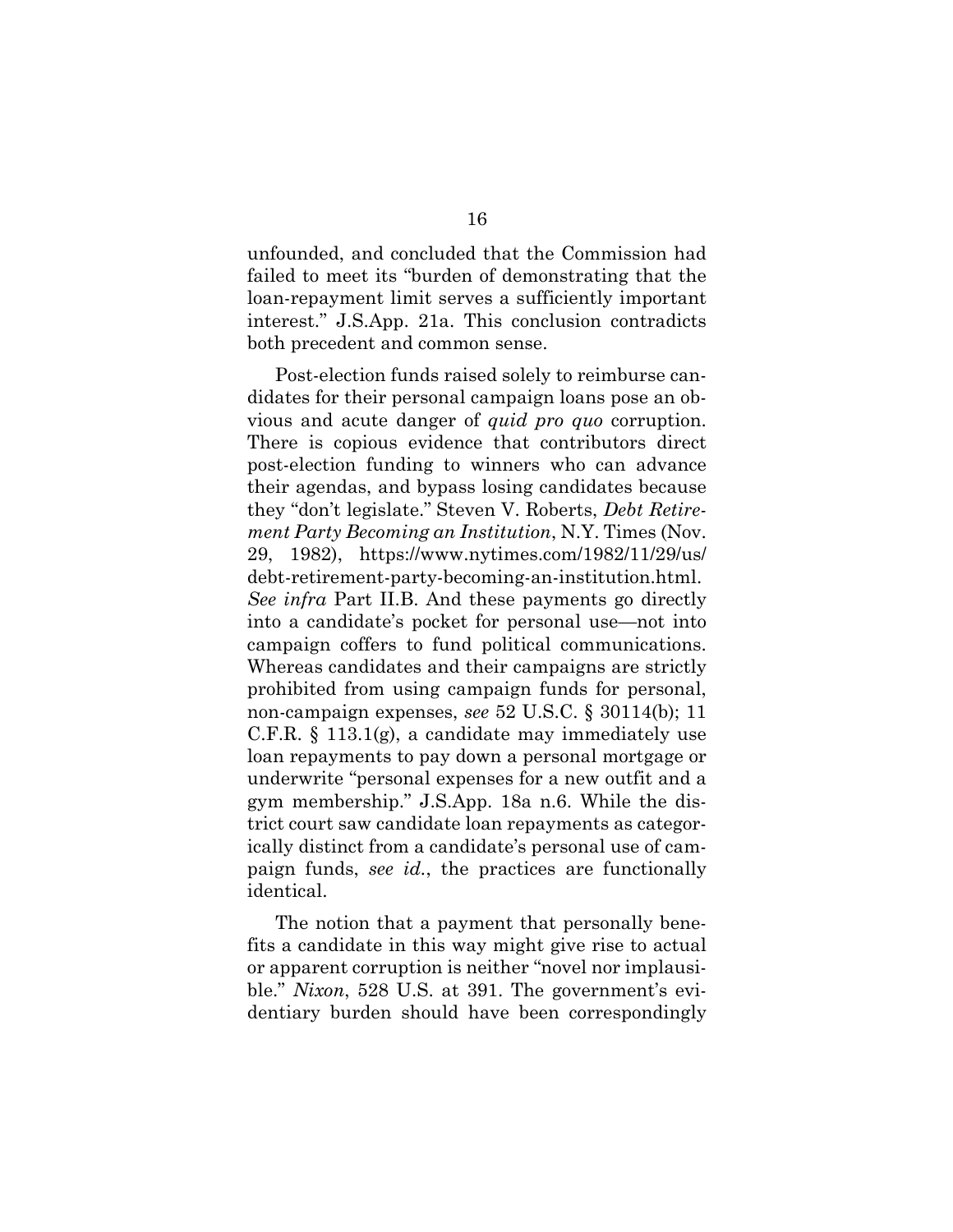light. Yet the lower court required the FEC to substantiate its anti-corruption interest as if working from a blank slate, divorced from four decades of campaign finance precedents establishing that contribution restrictions further a compelling interest in combating *quid pro quo* corruption and its appearance. *See* J.S.App. 21a-24a.

Indeed, *Buckley* itself recognized as a matter of law that a campaign finance system reliant on private contributions created an "inherent" problem of actual or apparent corruption. 424 U.S. at 27-28. If contributions to a candidate's campaign treasury present an inherent risk, then it is beyond dispute that contributions to a candidate's personal bank account present an even greater inherent risk.

And it is hardly novel to recognize in this context that donating money or other items of value to candidates and officeholders for their personal benefit poses corruption risks. The same rationale animates a wide range of state and federal laws, from regulations of gifts and loans to officeholders to prohibitions on the personal use of campaign funds—reflecting the strength of Congress's determination that providing direct financial benefits to a candidate or officeholder creates a serious and inherent risk of abuse.

Numerous states have adopted provisions that closely parallel the Limit or otherwise target the same concerns about candidate loan repayments, casting serious doubt on the lower court's characterization of the Limit as "obscure." J.S.App. 6a.

At least one fifth of the states regulate candidate loans and loan repayments in a manner that equals or goes beyond the federal provision. Georgia and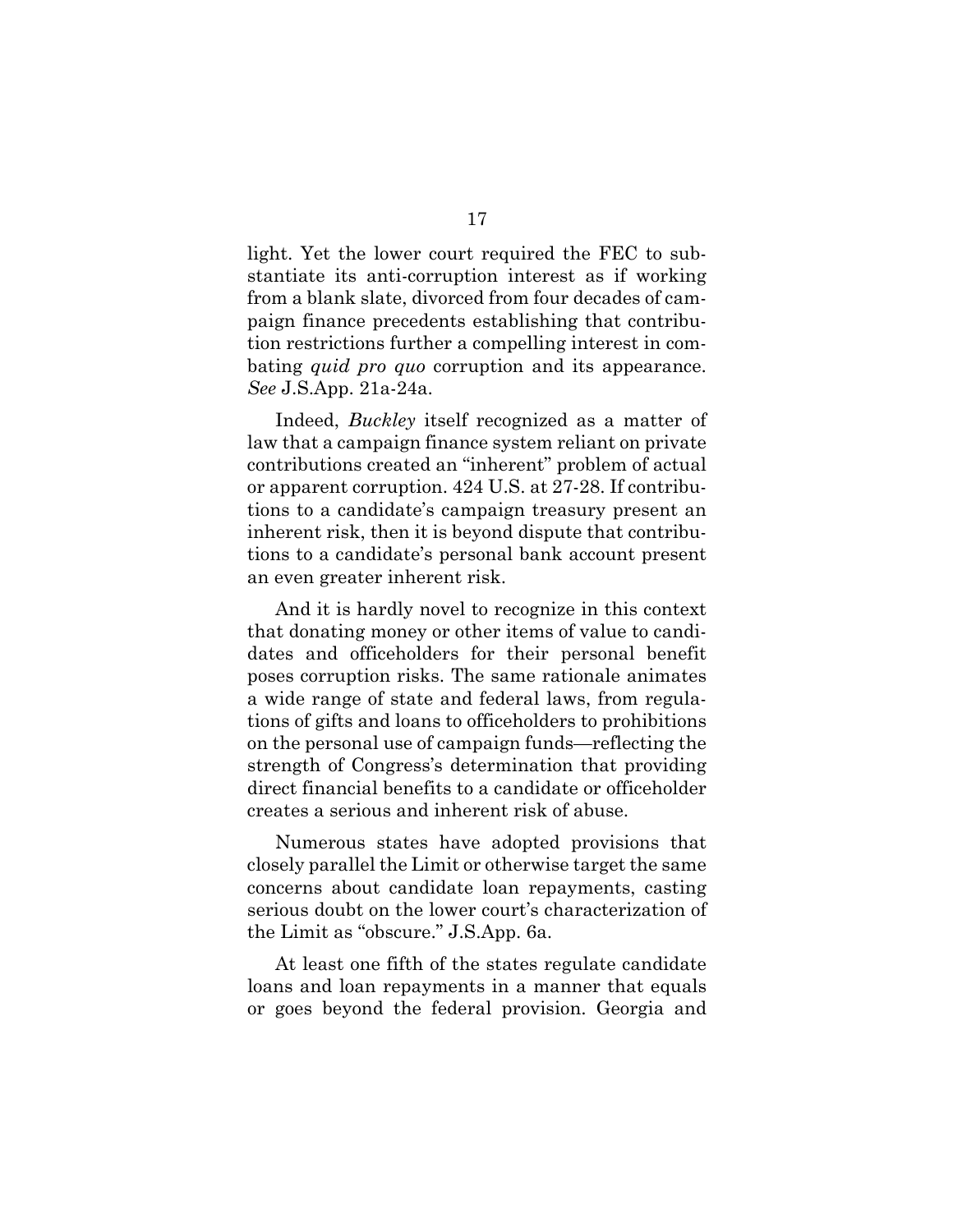South Carolina follow the BCRA model precisely: both cap post-election contributions to repay candidate loans, with Georgia employing the same \$250,000 limit and South Carolina setting lower limits. Ga. Code Ann. § 21-5-41(h); S.C. Code § 8-13-1328. Florida prohibits post-election contributions for any purpose, Fla. Stat. § 106.08(3)(b), and Alaska, Rhode Island, Texas, and Washington limit candidate loan repayment not only in the post-election context, but preelection as well, Alaska Stat. § 15.13.078(b)(1); 17 R.I. Gen. Laws § 17-25-7.4; Tex. Elec. Code Ann.  $§ 253.042(a);$  Wash. Rev. Code  $§ 42.17A.445(3).$ Lastly, California, Massachusetts, and Nebraska tackle the problem by directly limiting the amounts that candidates may lend their campaigns. Cal. Gov't Code § 85307(b); Mass. Gen. Laws ch. 55, § 7; Neb. Rev. Stat. § 49-1446.04. Unlike their federal counterpart, many states also bar candidates from charging interest on loans to their campaigns. *See, e.g.*, Cal. Gov't Code § 85307(b).<sup>9</sup>

Concerns about corruption and its appearance are also the basis for state and federal rules limiting officeholders' acceptance of gifts. Legislative gift and

<sup>9</sup> While FEC rules strictly regulate commercial loans—which must, *inter alia*, bear the lender's "usual and customary interest rate" and be made "on a basis that assures repayment," 11 C.F.R. § 100.82—candidate loans are generally free of these requirements. Interest rates charged by candidates must be commercially reasonable, but that has not been a meaningful constraint in practice. *E.g.*, Andrew Zajac, *Interest on campaign loan pays*, L.A. Times (Feb. 14, 2009), https://www.latimes.com/archives/laxpm-2009-feb-14-me-napolitano14-story.html (noting self-lending candidate who charged 18% interest and repaid herself almost twice the original principal in interest alone over more than a decade).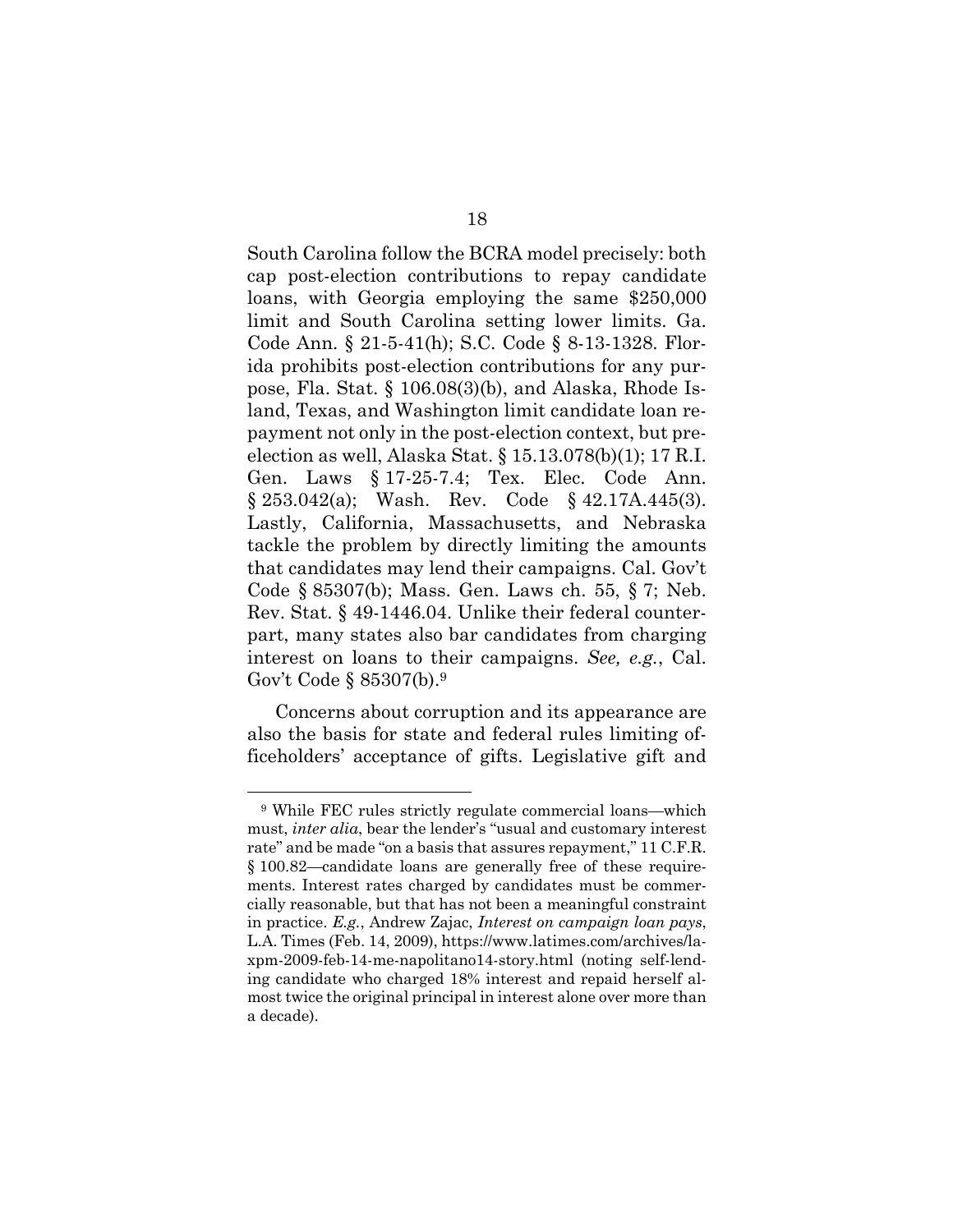conflict-of-interest rules are a "long-established tradition" at both the federal and state levels. *Nev. Comm'n on Ethics v. Carrigan*, 564 U.S. 117, 122 (2011) (citation omitted). Indeed, when Congress in 1958 adopted a government service code of ethics for the first time, a gift rule was one of only ten requirements included. *See* H.R. Con. Res. 175, 72 Stat. B12 (1958). To this day, the federal government strictly limits the gifts that officials in all three branches may accept. *See supra* at 9-11 (describing federal gift restrictions). And state ethics laws have evolved in parallel; like the federal government, at least 40 states restrict gifts to legislators.<sup>10</sup> Federal campaign finance law, too, evinces concern for self-dealing in provisions independent of the Limit, including the prohibition on candidates' personal use of campaign funds. 52 U.S.C. § 30114(b).

The prevalence and range of these laws—spanning jurisdictions across the country—bespeaks a shared recognition of their importance in combating corruption and self-dealing by elected officials. BCRA's limit fits comfortably among these counterparts. That the financial benefit here takes the form of a campaign contribution to repay a candidate's loans does not render it any less potentially corruptive.

Moreover, as this mosaic of anti-corruption laws attests, the concerns underlying the Limit are "neither novel nor implausible," *Nixon*, 528 U.S. at 391, but well established and widely shared. The district

<sup>10</sup> *See Legislator Gift Restrictions*, Nat'l Conf. of State Legislatures (Sept. 13, 2021), https://www.ncsl.org/research/ethics/50 state-table-gift-laws.aspx.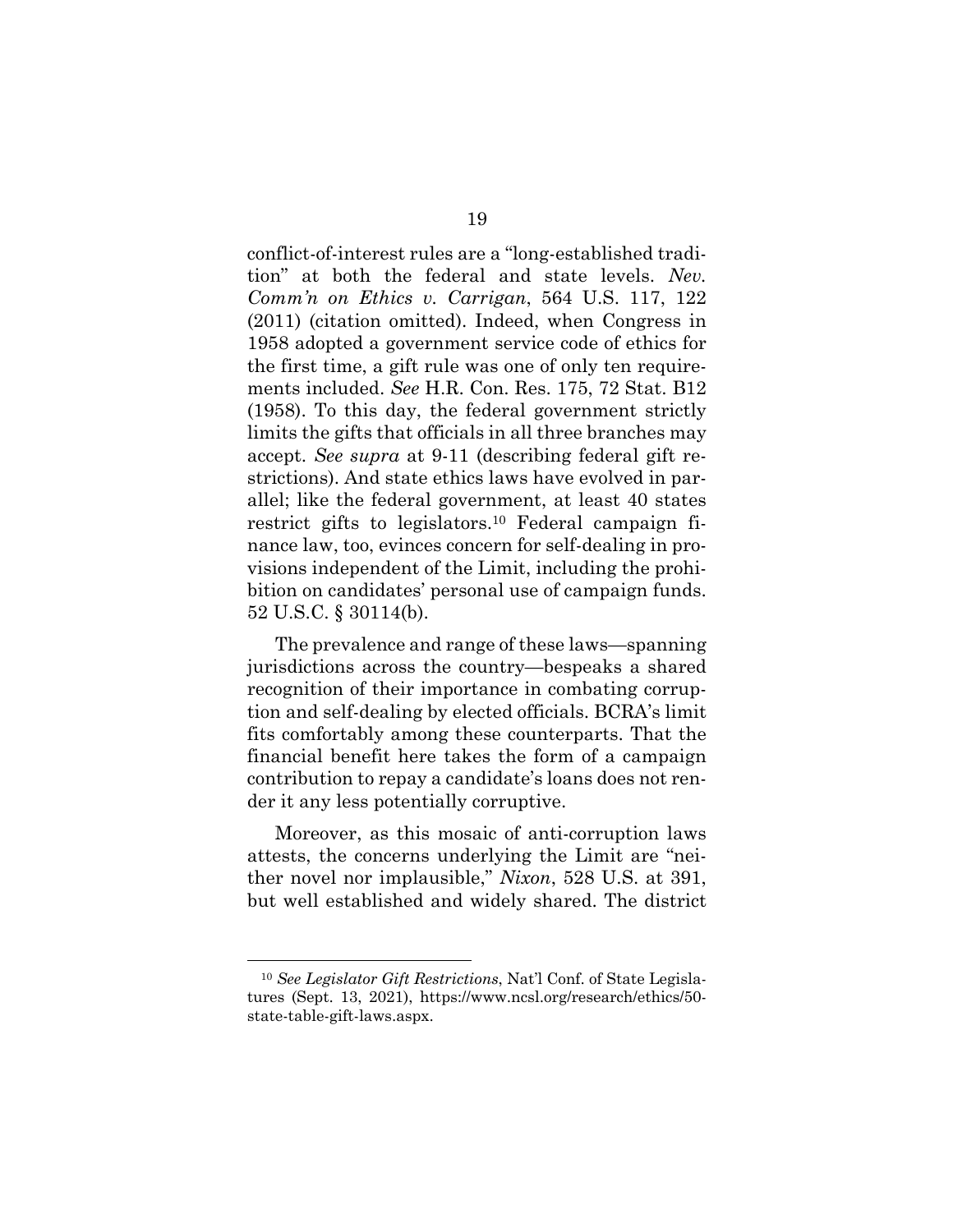court failed to credit these concerns or accord the appropriate weight to anti-corruption interests long recognized by this Court as both "legitimate and compelling." *Nat'l Conservative PAC*, 470 U.S. at 496; *see also Buckley*, 424 U.S. at 26-27.

### **B. The Limit's anti-corruption objectives are borne out by the record, empirical evidence, and long experience.**

The district court's unreasonable demand for evidence of rampant *quid pro quo* bribery tied to loan repayments demonstrates a broader disregard for anticorruption measures that target a patent threat of abuse and are designed to be "preventative." *Citizens United v. FEC*, 558 U.S. 310, 357 (2010). The validity of contribution limits, for example, does not rest on a factual showing that all or even most contributions amount to illicit bribes; on the contrary, "few if any contributions to candidates will involve *quid pro quo*  arrangements." *Id*. But the Court has nevertheless repeatedly accepted Congress's determination, based on "common sense" and the "ample record" compiled over time, that contribution limits prevent corruption and its appearance. *McConnell*, 540 U.S. at 145. So too here.

And regardless, there was such a record. The district court not only set an unduly onerous standard for the evidentiary showing it required, but also then disregarded, without justification, the legislative record and other evidence offered by the FEC to substantiate the law's anti-corruption purposes. *See* J.S.App. 21a-30a. Other publicly available information further demonstrates the important ends the Limit serves.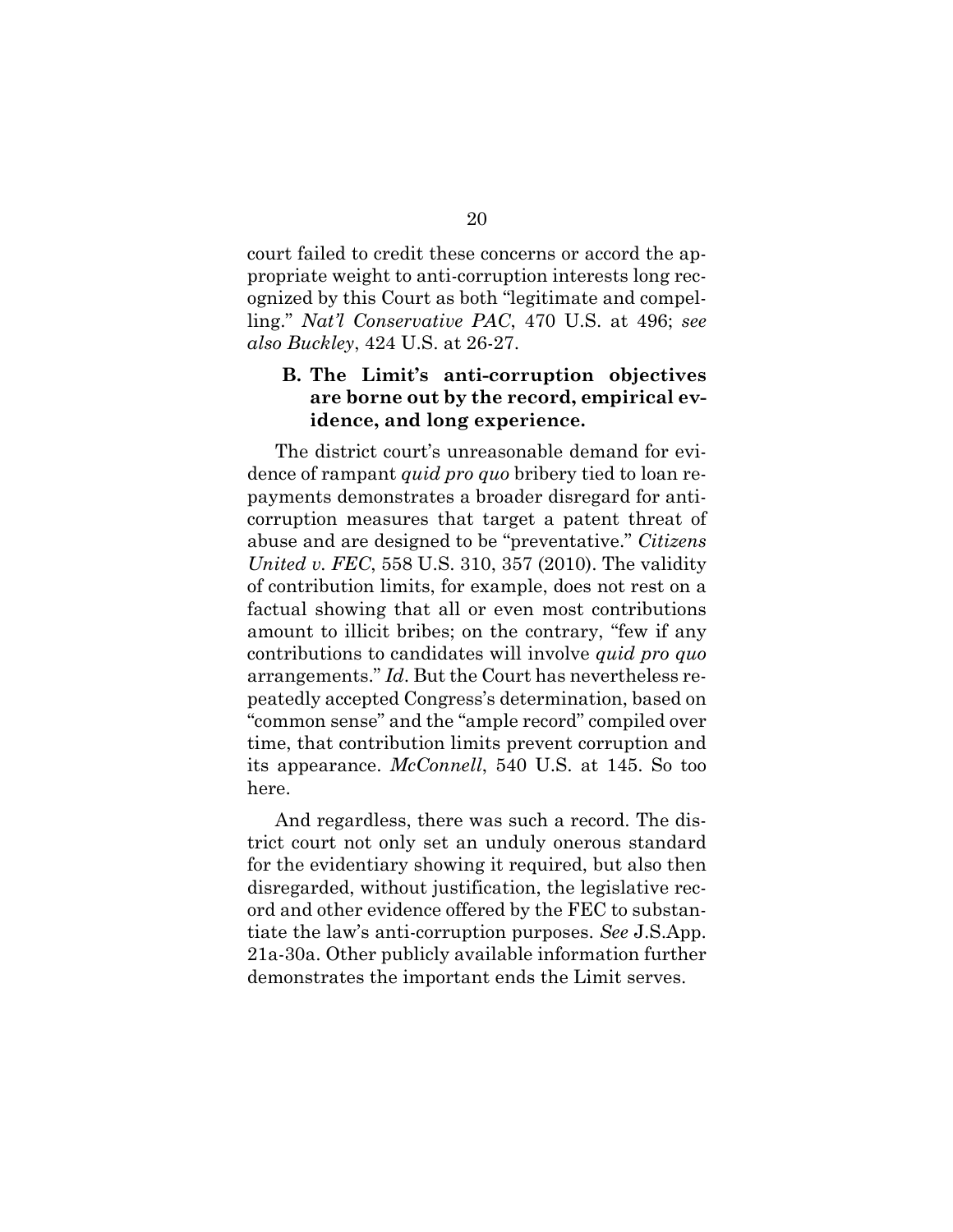1. *First*, BCRA's legislative history supports the Limit's anti-corruption objectives and does not evince any improper legislative purpose. As the FEC's evidence below showed, multiple members of Congress explained during debate on BCRA that the Limit aimed to address the obvious risk of *quid pro quo* corruption inherent in candidates' acceptance of postelection contributions that go directly into their bank accounts. *See* J.A. 233-34. Senator Hutchison, for example, described the Limit as codifying the principle that candidates "have a constitutional right to try to buy the office, but they do not have a constitutional right to resell it." J.A. 234 (quoting 147 Cong. Rec. S2541 (daily ed. Mar. 20, 2001)). Senator Domenici similarly observed that "a candidate who incurred personal loans for his campaign should not be able 'to get it back from [his or her] constituents... [by] ask[ing] them: How would you like me to vote now that I am a Senator?'" J.A. 233 (quoting 147 Cong. Rec. at S2462).

The district court failed to credit this legislative history, instead focusing on the background of BCRA's "Millionaire's Amendment," a separate provision addressing a distinct area of campaign finance law. J.S.App. 27a. Importing the motivations behind one legislative provision into the evaluation of a wholly separate provision was clear error.

*Second*, abundant record evidence drawn from jurisdictions across the country substantiates the reality and seriousness of Congress's judgment that the post-election context heightens the risk of *quid pro quo* corruption, and certainly of its appearance. *See*  J.A. 249-54. In Ohio, former Attorney General and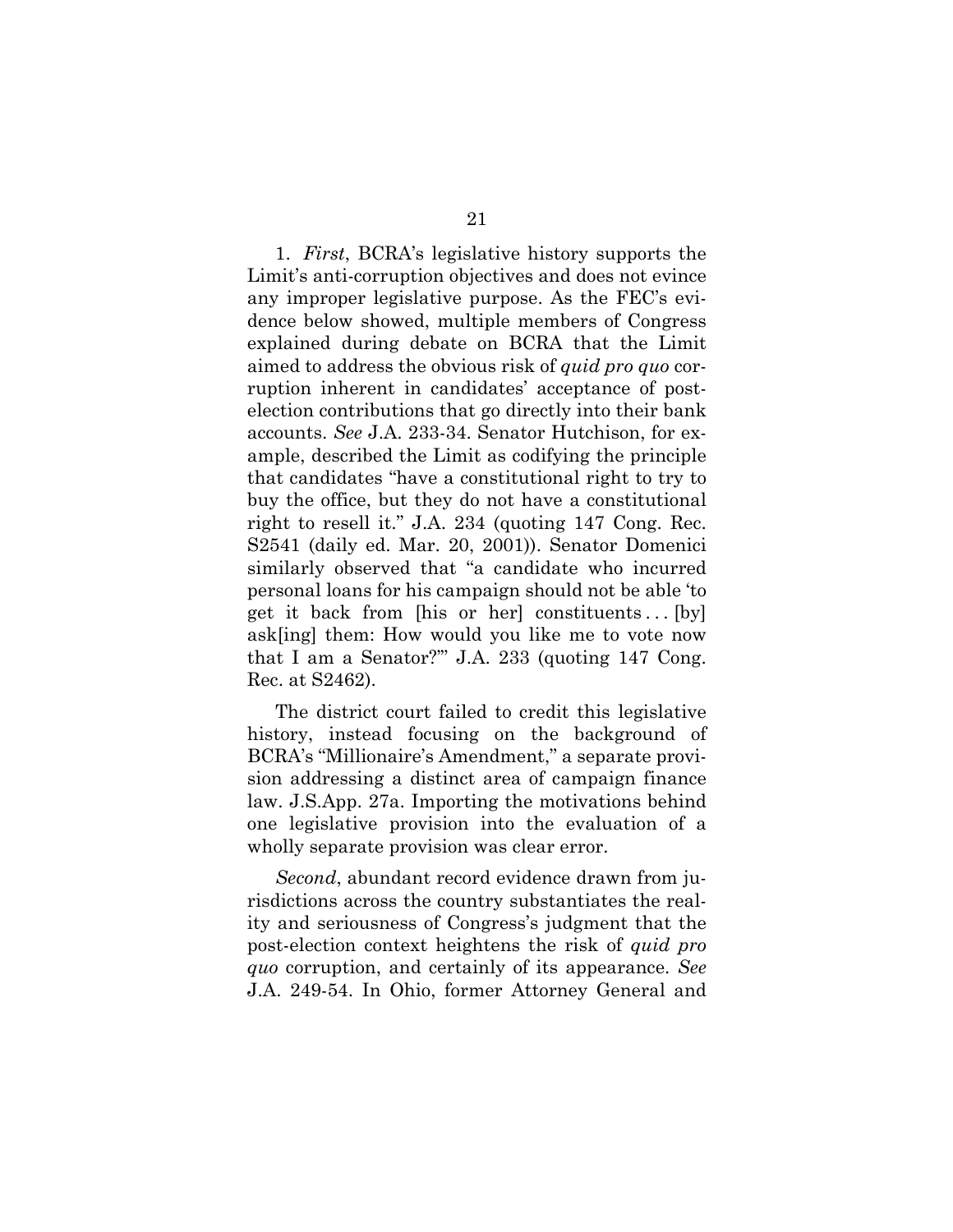current Governor Mike DeWine drew significant media scrutiny by repeatedly making substantial personal campaign loans and then reimbursing himself with millions of dollars of post-election contributions from entities seeking—and often obtaining—state contracts administered by DeWine's office. J.A. 249- 51. News outlets and good-government organizations expressed concern that DeWine's activities involved corruption, or at least generated an appearance thereof. *See id.*

Ohio was not alone in this regard: the summary judgment record also evidenced concerns about corruption tied to candidate loan repayment in other states, including Oklahoma, Kentucky, and Alaska. J.A. 251-54. For example, after winning office in 2018, Oklahoma Governor Kevin Stitt, who had personally loaned his campaign over \$5 million, recouped over \$800,000 in post-election contributions, including at least \$100,000 from state-regulated industries and special interests. J.A. 251-52.

Moreover, "[d]espite years of enforcement" under the Limit, the record makes clear that candidates and donors continue to "test the limits of the current law," demonstrating "beyond serious doubt" how a system of unlimited post-election reimbursements to candidates might be abused. *FEC v. Colo. Republican Fed. Campaign Comm.*, 533 U.S. 431, 457 (2001). The FEC showed that inappropriate uses of personal loans persist in federal races, including apparent attempts to structure loans so as to evade individual contribution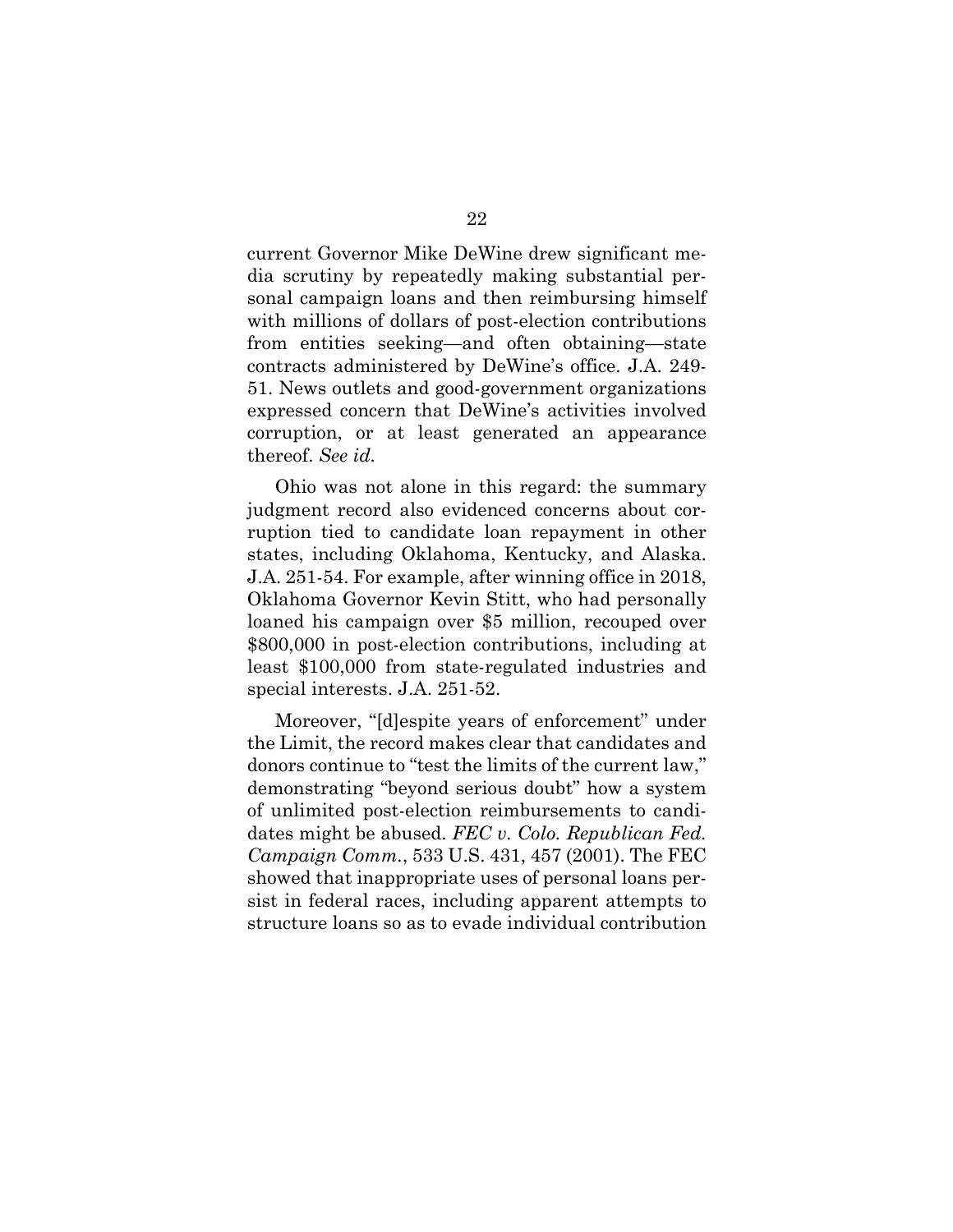limits.<sup>11</sup> The Limit mitigates the risk of such manipulation in the post-election context, where concerns about *quid pro quo* corruption and its appearance are naturally heightened.

Although the district court failed to accord them much weight, these examples from other jurisdictions evidence the corruptive potential of candidate loans and justify Congress's decision to limit their post-election repayment. A jurisdiction may defend its contribution restrictions by "rel[ying] on the evidence and findings accepted in *Buckley*," *Nixon*, 528 U.S. at 393, or "[t]he experience of states with and without similar laws," *Wagner v. FEC*, 793 F.3d 1, 14 (D.C. Cir. 2015) (citing *McCutcheon*, 572 U.S. at 209 n.7). Here, the FEC pointed to a long, multistate history of struggles with corruption or the appearance of corruption. The district court's demands for a more exhaustive record overstated the government's burden.

*Third*, an empirical study in the summary judgment record shows not only that indebted candidates display a systematically greater likelihood of "selling" their legislative votes to special-interest contributors, but also that the loan-repayment provision has ameliorated that tendency. Based on an analysis of con-

<sup>11</sup> During the 2018 election cycle, Senate candidates Matt Rosendale and Mike Braun accepted contributions to repay earlier personal campaign loans, then loaned their current campaigns additional funds, thereby effectively allowing donors to circumvent the base contribution limits. J.A. 248-49. An FEC audit later found that Braun's campaign violated the Limit. Memorandum from Ryan Krogen, Lead Auditor, to FEC 33-35 (Nov. 3, 2021), https://www.fec.gov/resources/cms-content/documents/ mtgdoc\_21-39-A.pdf.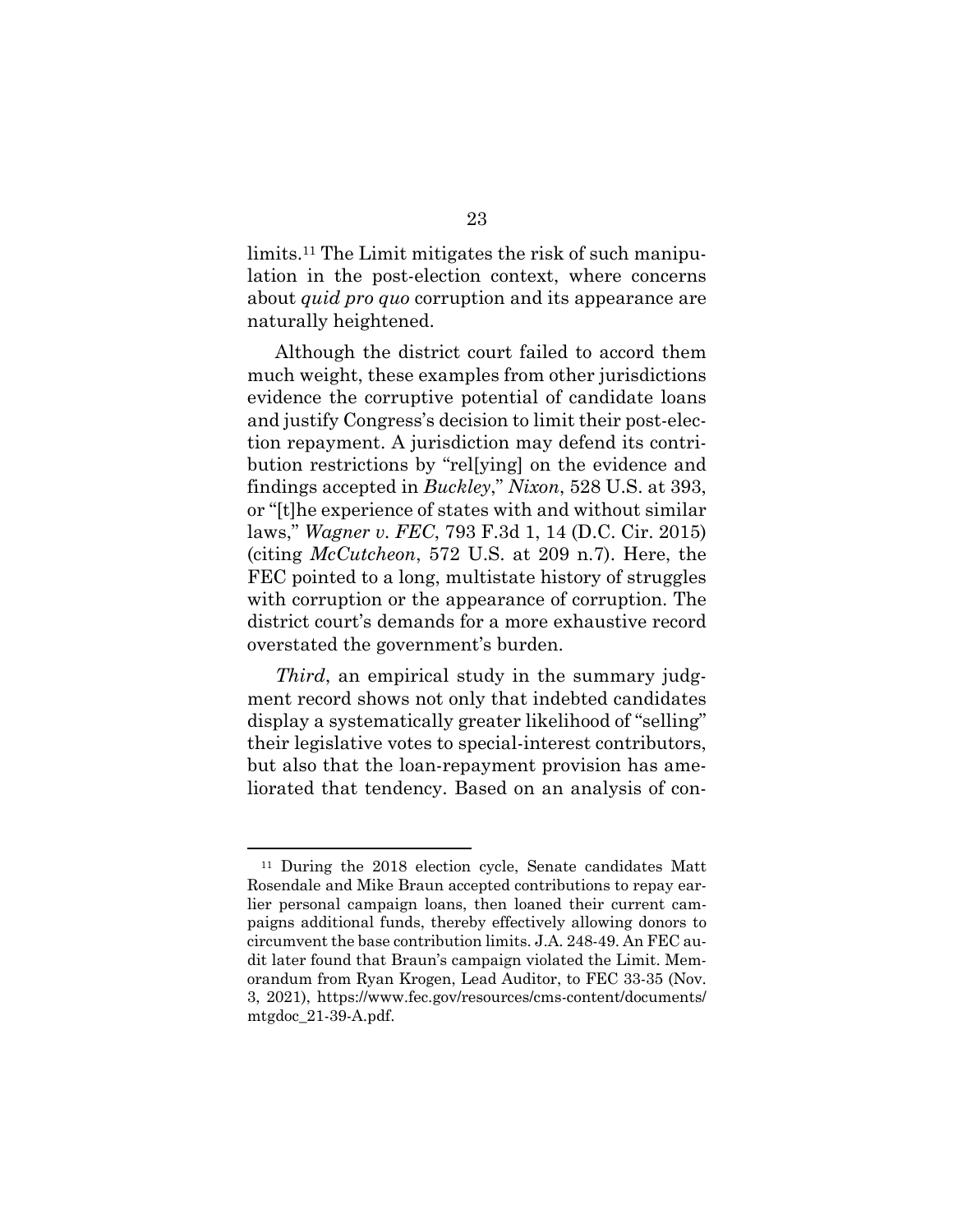gressional fundraising and voting data, the study concluded that "indebted politicians, relative to their debt-free counterparts, are significantly more likely to switch their votes if they receive contributions from those special interests between the votes." J.A. 247 (quoting Ovtchinnikov & Valta (2020), *supra*, at 29).<sup>12</sup> In other words, the data show that post-election contributions to officeholders—that is, winning candidates—with outstanding personal campaign loans pose a measurably greater susceptibility to *quid pro quo* corruption.

The study's analysis shows that the loan-repayment limit directly addresses this risk: after BCRA's passage in 2002, legislators with outstanding personal loans of \$250,000 or less, whom the Limit does not affect, remained particularly responsive to postelection contributions, while officeholders with loans over \$250,000 lost their contribution sensitivity and effectively behaved like their debt-free peers. J.A. 247 (citing Ovtchinnikov & Valta (2020), *supra*, at 26). The analysis thus offers empirical proof of the Limit's effectiveness in serving the anti-corruption interest. Arguably, it suggests that the Limit could have been set even lower—but courts do not strike down laws because they "conceivably could have restricted even greater amounts of speech in service of their stated interests." *Williams-Yulee v. Fla. Bar*, 575 U.S. 433, 449 (2015). *See also infra* at 32-33.

<sup>12</sup> More recent scholarship confirms that these conclusions hold for *self-lending* candidates in particular, in addition to indebted candidates generally. *See* Ovtchinnikov & Valta (2021), *supra*, at 20-23, 26-27.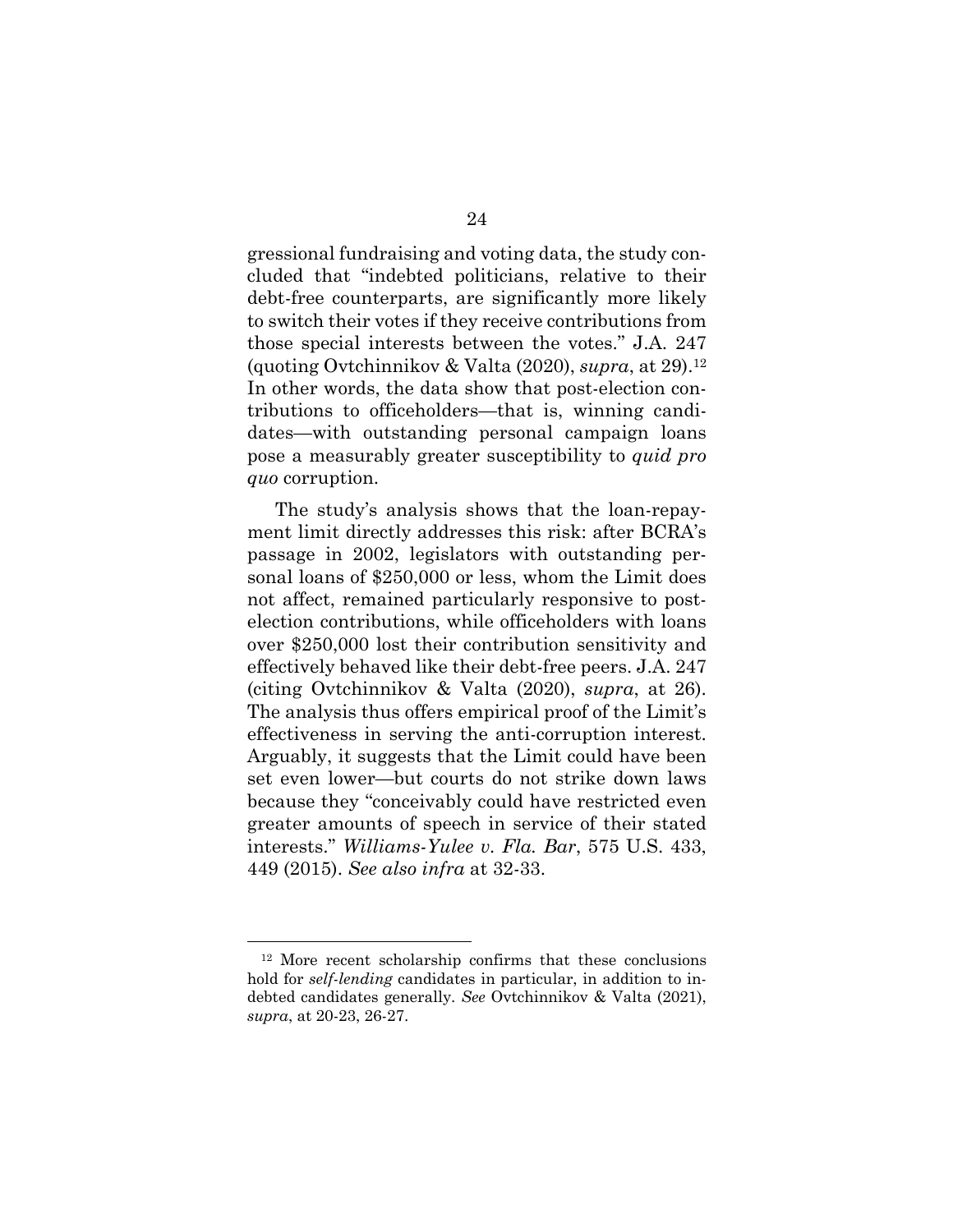The district court, however, dismissed the study for not specifically proving that its findings were the result of widespread, illicit *quid pro quo* exchanges. *See* J.S.App. 25a. In so doing, it erroneously ignored the analysis's clear implications and held the government to an impossibly high standard of proof. *Cf. Nixon*, 528 U.S. at 393 n.6 (noting that "[t]he First Amendment does not require...conduct[ing] new studies or produc[ing] evidence independent of that already generated" elsewhere) (citation omitted); *Buckley*, 424 U.S. at 27 (acknowledging that "the scope of such pernicious practices [as *quid pro quo* exchanges] can never be reliably ascertained").

*Fourth*, the FEC demonstrated the Limit's role in reducing the appearance of corruption through survey results showing that a broad majority of the public perceives use of post-election campaign contributions as corruptive. *See* J.A. 257-61. Most notably, "67% of respondents believed that, if a candidate loan repayment limit did not exist, donors would be more likely to expect political favors from candidates to whom they make contributions." J.A. 259. This empirical evidence directly and affirmatively answers the key factual question of whether the conduct proscribed by the Limit creates the appearance of corruption. Yet the district court failed to recognize as much, dismissing the polling data as "generic." J.S.App. 28a. This disregard of direct factual evidence was clear error.

2. Although the record in this case alone makes clear that the Limit serves compelling anti-corruption interests, other publicly available information buttresses that conclusion.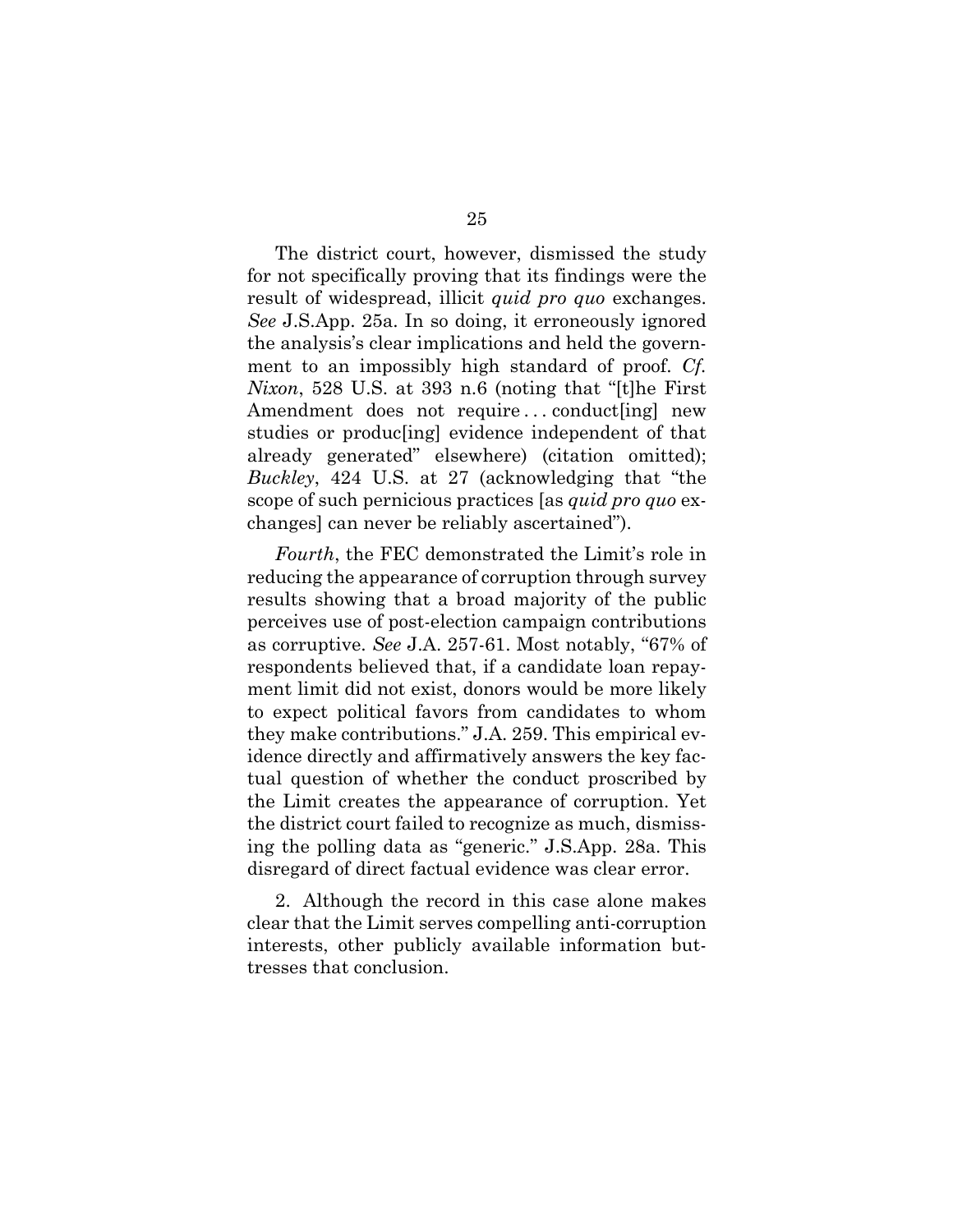First, differences in winning and losing campaigns' fundraising capacity show the risk of corruption inherent in post-election contributions used to repay candidates' personal loans. While post-election fundraising is often challenging for any candidate, victorious ones usually find the process much easier. As noted *supra* in Part I.C, from 2003 to 2018, 49.5% of winning campaigns successfully repaid candidates' personal loans, while only 15.6% of losing campaigns did so (almost exclusively through *pre-*election contributions). Ovtchinnikov & Valta (2021), *supra*, at 16- 17; *see also, e.g.*, Wayne, *supra* note 7 (contrasting post-election fundraising experiences of winning and losing candidates). At minimum, this stark difference in repayment rates creates the appearance that postelection contributors target winning candidates with personal debts to achieve policy influence by potentially illicit means.<sup>13</sup> *See also, e.g.*, *Donnelly Finds PAC Money Flows to a Winner*, Indianapolis Star, Feb. 19, 2013, at B1, 2013 WLNR 4295436 (discussing common practice among lobbyists of funneling contributions to winning candidates after Election Day); Roberts, *Debt Retirement Party Becoming an Institution*, *supra* (same). The Limit moderates the risk of

<sup>13</sup> This differential fundraising ability also undermines appellees' speculation that the Limit benefits incumbents. *See* Mot. 30-31. The evidence shows that it does the opposite: the Limit primarily restrains winning candidates, disproportionately incumbents, as to whom the risk of *quid pro quo* exchanges is most acute. Because losing candidates are much less likely to succeed in repaying personal loans after an election—particularly in any amount approaching \$250,000—the Limit is practically irrelevant to them.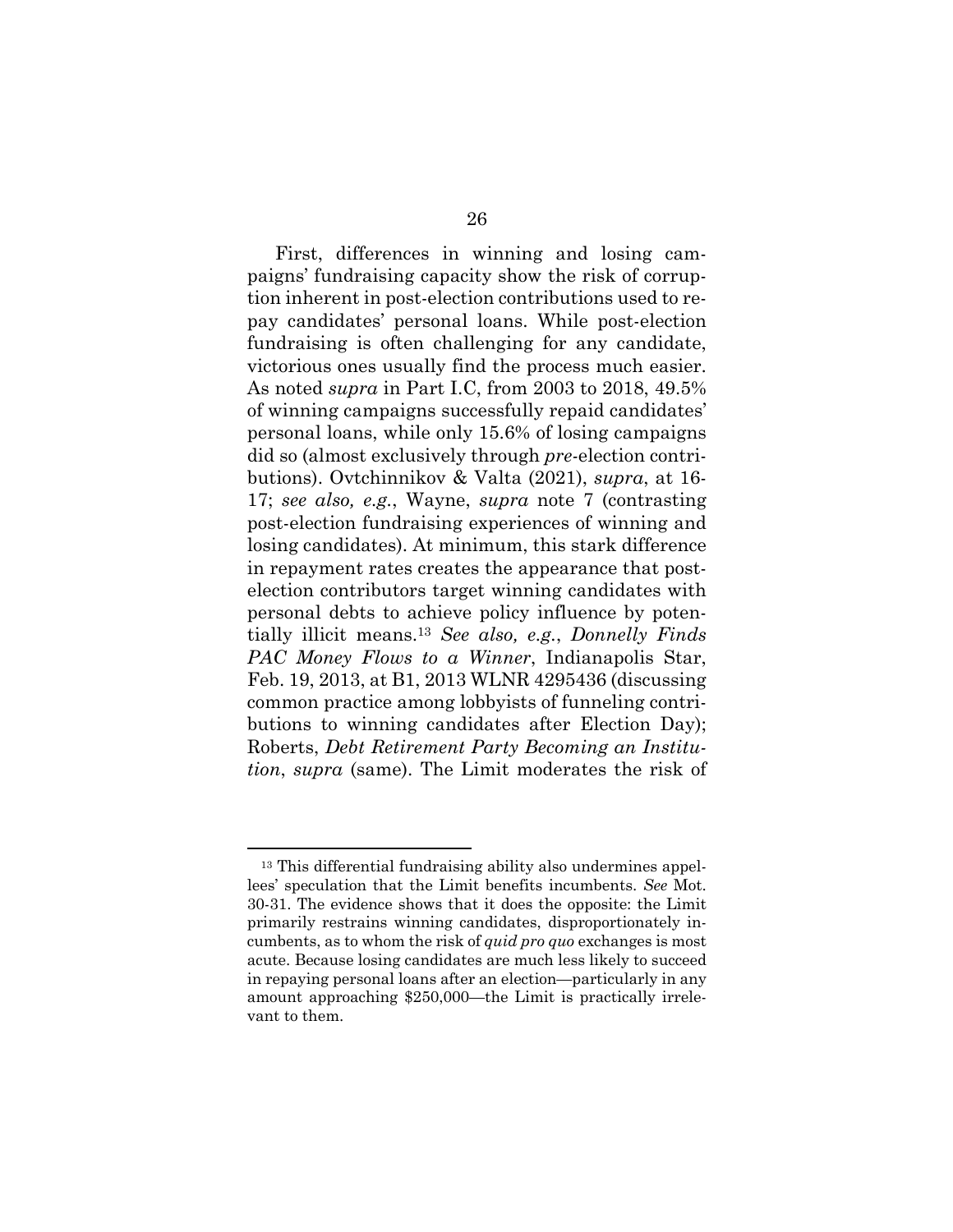actual and apparent corruption in this context by capping the amount that victorious candidates can pocket from post-election contributors.

In addition, while the FEC provided a sampling of corruption concerns arising from post-election fundraising to repay candidates' personal loans, additional instances abound. States and localities across the country have long grappled with the dangers of actual and apparent corruption in this context, amply justifying Congress's decision to enact the Limit.

In Alaska, for example, corruption concerns arising from post-election fundraising led to a 1985 impeachment inquiry into Governor Bill Sheffield. A grand jury recommended impeachment after concluding that Sheffield's office had steered a \$9 million state contract to a group including a lobbyist who had raised \$92,000 to help the Governor repay personal campaign loans after his election. *See* Wallace Turner, *Impeachment Inquiry Begins in Alaska*, N.Y. Times, July 23, 1985, at A12; Storer Rowley, *New Heat on Alaska Governor*, Chi. Trib., Aug. 2, 1985, at 10. Although legislators ultimately declined to impeach Sheffield, voters considered the matter serious enough to remove him from office, declining to renominate him in 1986 in a result observers attributed to the scandal. *See, e.g.*, *Alaska Governor Rejected; Hickel Loses GOP Primary*, L.A. Times, Aug. 28, 1986, at A24.

Similarly, in Oklahoma in 2003, media and watchdog organizations raised concerns about a new Governor retiring personal campaign loans with post-election contributions from interest groups with business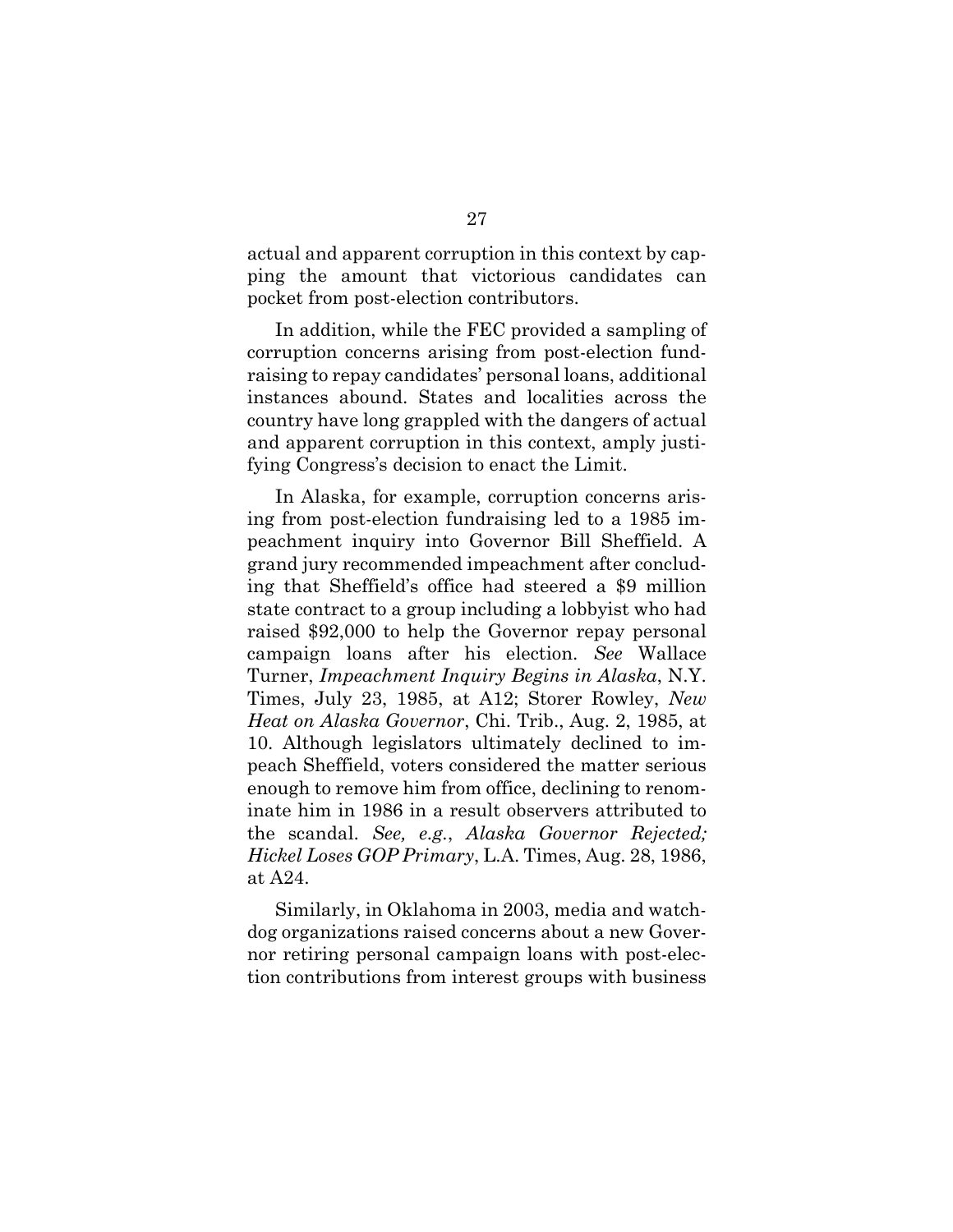before him, state officers potentially seeking reappointment, and individuals who later accepted positions in his office or state agencies. *See* Randy Ellis, *Postelection Donors Help Henry Pay Debt*, Oklahoman, Feb. 23, 2003, at 1, 2003 WLNR 16553218. In particular, the Governor appointed one post-election donor Secretary of State and named another to a highranking policy post. *Id.* Press reports questioned the timing of, and motivations behind, the contributions. *See id.*

In Louisiana, reporters highlighted "lavish" fundraisers following the election of Governor Edwin Edwards that allowed him to retire personal campaign loans "in a spray of champagne," with "[m]any participants turn[ing] up in subsequent Edwards administrations." Bill Walsh & Jack Wardlaw, *Campaign Debt Tactic Questioned: Lavish Fund-Raisers Pay Off Self Loans*, New Orleans Times-Picayune, Oct. 9, 1995, at A1, 1995 WLNR 986185.

Similar concerns have arisen at the local level. In San Diego, for example, local media noted questions about corruption or the appearance of corruption after three City Council members cast decisive votes in favor of interests whose lobbyists had fundraised to retire their campaign debts. *See* Craig Gustafson, *Lobbyists See Benefit from Three City Officials: Fundraisers Followed by Favorable Votes*, San Diego Union-Trib., June 13, 2009, at A1, 2009 WLNR 11433591. Two of the candidates used the funds to repay personal loans. *See id.* As the chair of the city's Ethics Commission observed, even "[i]n the best scenario," the councilmembers' actions "look[ed] bad and erode[d] public confidence." *Id.* Similarly, post-election fundraising by lobbyists to help the Mayor of Los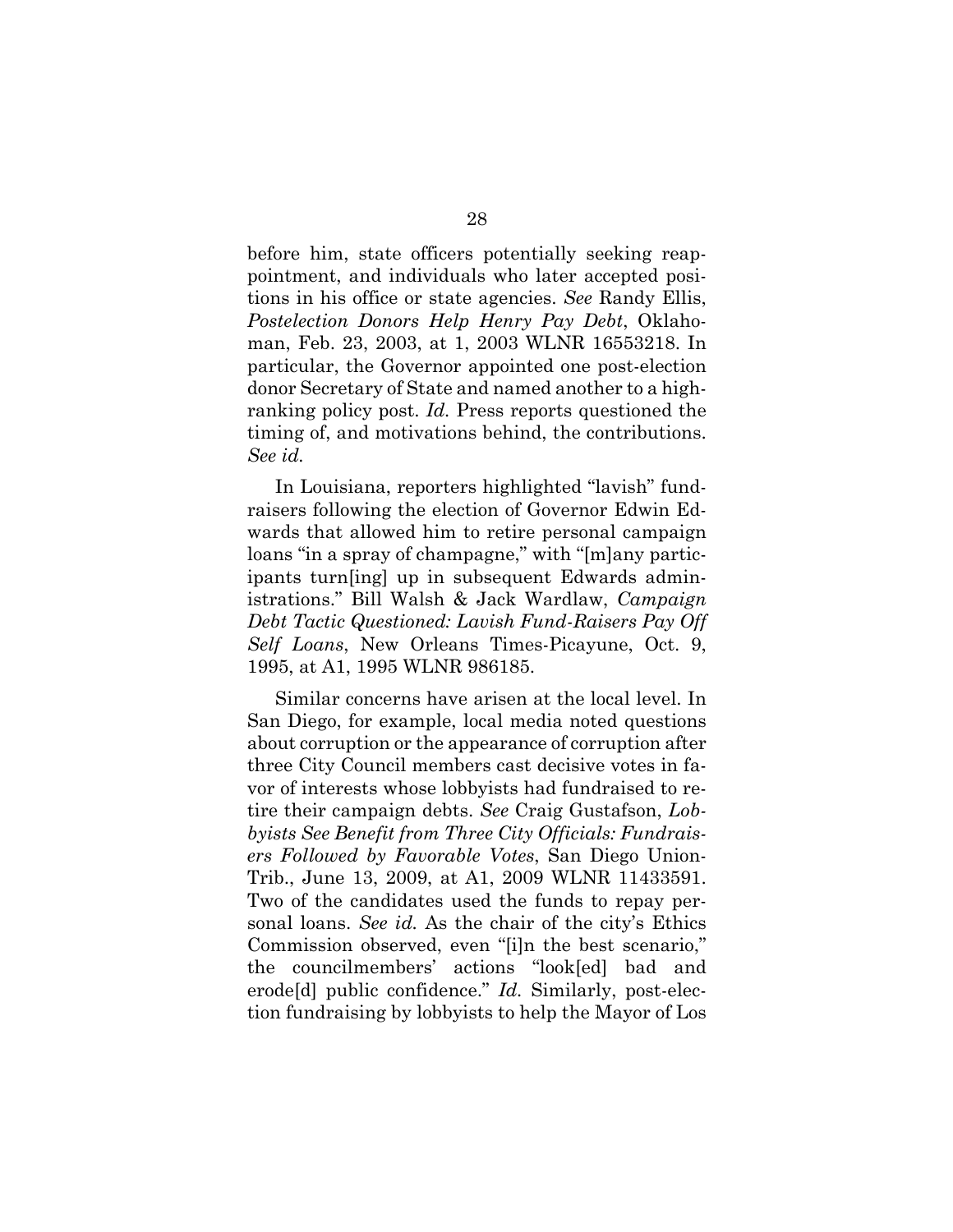Angeles repay campaign debts including personal loans provoked conflict-of-interest concerns in the local press. *See* Patrick McGreevy, *Lobbyists Help Mayor Retire Campaign Debt*, Daily News (L.A.), Nov. 11, 1993, at N8, 1993 WLNR 1294659.

Given this history, it is little wonder that legislators, media, and other commentators across the nation have been troubled by the corruptive potential of post-election fundraising for loan repayment. A *Philadelphia Inquirer* editorial, for example, opined that the practice "offends our sense of democracy." Editorial, *Mr. Shapp's 1970 Funds: What* Is *There to Hide?*, Phila. Inq., Oct. 3, 1974, at 8-A. A North Carolina paper explained that "when a U.S. Senator puts the bite on lobbyists for money that is to go into his personal bank account, the implication of a quid pro quo is simply unavoidable." Editorial, *Faircloth's Fundraising Raises Ethical Question*, Greensboro News & Rec., Apr. 16, 1996, at A4, 1996 WLNR 5828596.<sup>14</sup>

<sup>14</sup> *See also, e.g.*, Laurie Roberts, Opinion, *Want to Put Money into Doug Ducey's Pocket? You Can.*, Ariz. Republic (Sept. 9, 2014), https://www.azcentral.com/story/laurieroberts/2014/09/ 09/doug-ducey-primary-debt-retirement-plan/15335053; *Contributions to Fischer Flow In*, Courier-J. (Ky.), Dec. 5, 2011, at A1, 2011 WLNR 25299560; Ellis, *supra*; Editorial, *Money Train Rolls Through Big Loopholes*, Corpus Christi Caller Times, Dec. 21, 2002, at A15, 2002 WLNR 16097051; Walsh & Wardlaw, *supra*; Editorial, *Ethics Twist: Legislative Tactics Work Against Reform*, Memphis Com. Appeal, Apr. 6, 1995, at A6, 1995 WLNR 3187063; Editorial, *Misplaced Generosity: Alabama Needs to End the Sleazy Practice of Giving Money to Candidates After the Election*, Birmingham News, Nov. 15, 1994, at 8, 1994 WLNR 4812766; *Regulated Firms Help Pay Debt of DEQ Secretary*, New Orleans Times-Picayune, Mar. 8, 1993, at B8, 1993 WLNR 855015.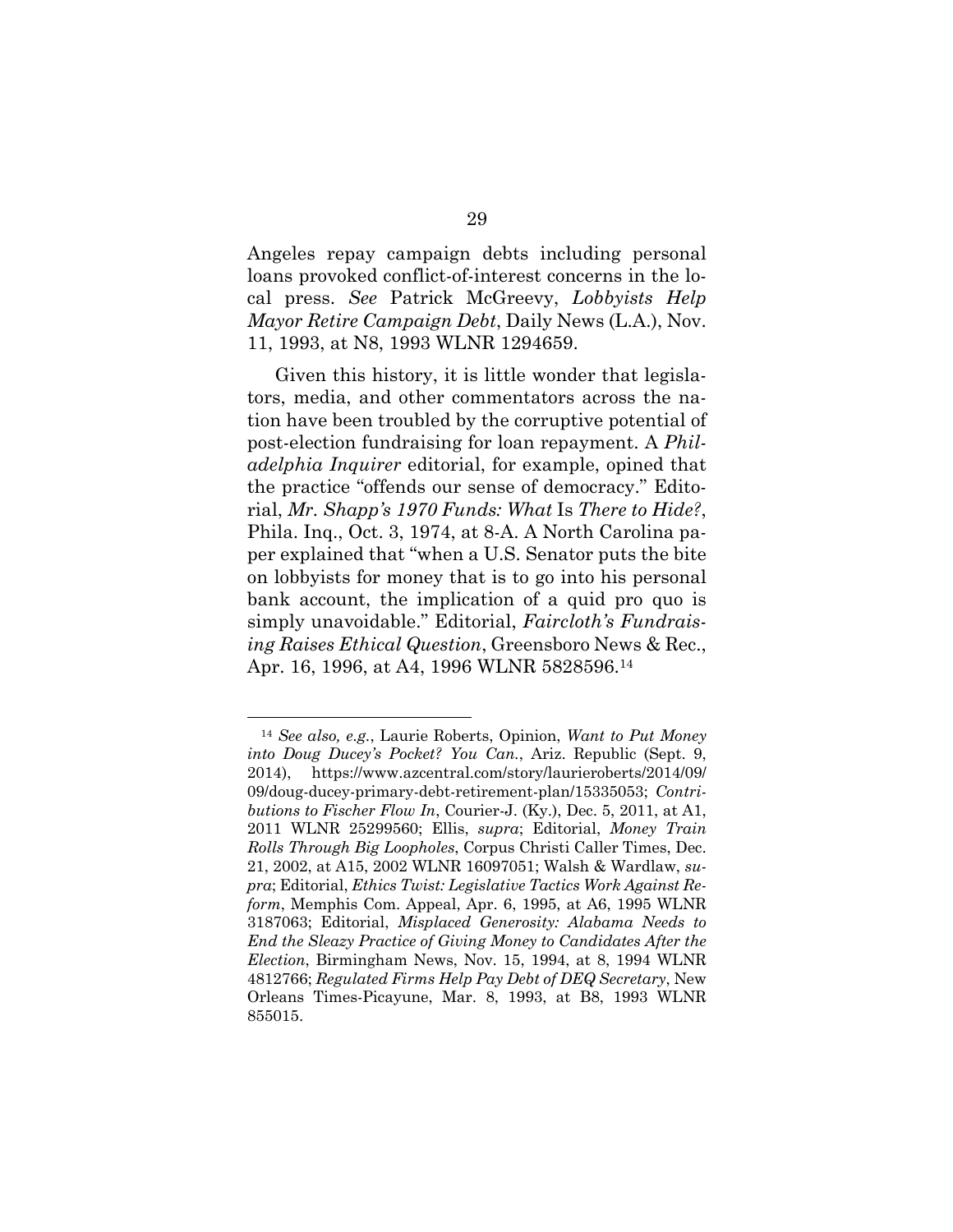Both sides of the aisle have recognized these dangers. In West Virginia, for instance, Democrats and Republicans alike have raised concerns about postelection fundraising to repay personal campaign loans. *See* Eric Eyre, *Morrisey Campaign Saddled with \$1.28M Debt*, Charleston Gazette & Daily Mail (W. Va.) (Apr. 19, 2015), [https://www.wvgazettemail.](https://www.wvgazettemail.com/news/morrisey-campaign-saddled-with-1-28m-debt/article_1a43c412-0483-5396-b13a-0871f40f1c98.html) [com/news/morrisey-campaign-saddled-with-1-28m](https://www.wvgazettemail.com/news/morrisey-campaign-saddled-with-1-28m-debt/article_1a43c412-0483-5396-b13a-0871f40f1c98.html)[debt/article\\_1a43c412-0483-5396-b13a-0871f40f1c98.](https://www.wvgazettemail.com/news/morrisey-campaign-saddled-with-1-28m-debt/article_1a43c412-0483-5396-b13a-0871f40f1c98.html) [html](https://www.wvgazettemail.com/news/morrisey-campaign-saddled-with-1-28m-debt/article_1a43c412-0483-5396-b13a-0871f40f1c98.html); Paul J. Nyden, *Lawyers' Fete for Workman Gets Criticism*, Charleston Gazette (W. Va.), Dec. 17, 2008, at 1C, 2008 WLNR 24179665. And Senator Mitch McConnell once referred to post-election fundraising to retire personal debts as an "unethical practice of shaking down special interests." Phil Kuntz, Editorial, *Sanford Leads Field in Recouping Investment*, Greensboro News & Rec., July 21, 1991, at D3, 1991 WLNR 4287944. These diverse actors all agree that use of post-election contributions to repay candidates' personal campaign loans creates an inherent and severe risk of abuse.

Congress shared those concerns—and crafted this narrowly targeted Limit to alleviate them. The record in this case, empirical literature, historical experience, and common sense all confirm the soundness of that judgment.

### **C. Congress's unique expertise with respect to post-election fundraising entitles the Limit to deference.**

"Where a legislature has significantly greater institutional expertise . . . the Court in practice defers to empirical legislative judgments." *Nixon*, 528 U.S. at 402. The issues addressed by the Limit fall squarely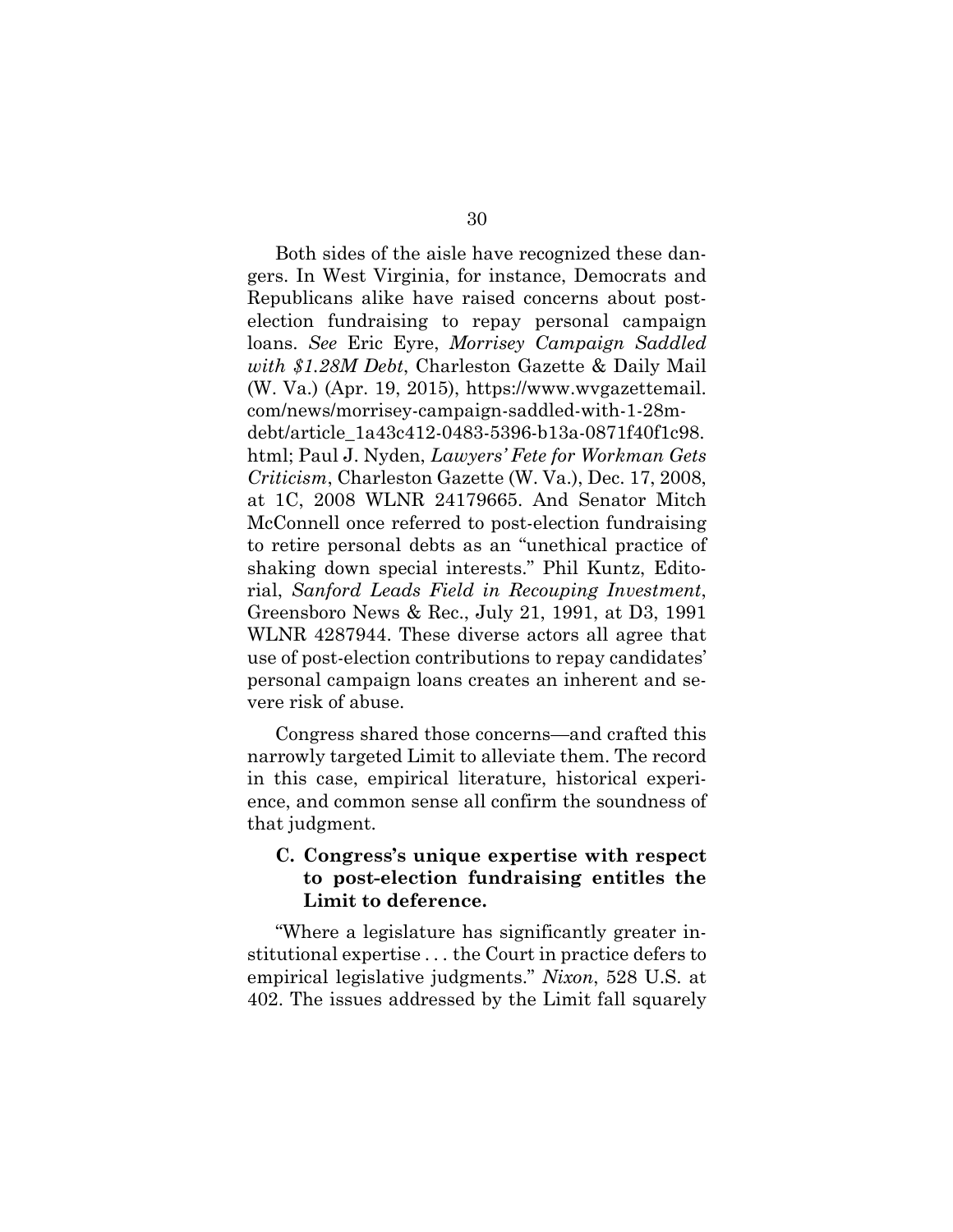within Congress's institutional expertise and outside of this Court's: post-election debt and efforts to retire debt have no federal judicial analogues yet are commonplace on Capitol Hill, rendering legislators uniquely familiar with the risks and pressures of post-election fundraising. Their judgment that addressing that risk requires a limit on post-election fundraising therefore merits the Court's respect.

Indeed, this Court has long recognized that, in establishing contribution limits or solicitation restrictions, legislators must make empirical judgments about how best to balance the government's compelling anti-corruption interest with candidates' ability to finance their campaigns—judgments within Congress's institutional expertise to which courts must show deference. *See Davis*, 554 U.S. at 737; *Randall v. Sorrell*, 548 U.S. 230, 248 (2006); *McConnell*, 540 U.S. at 137; *FEC v. Beaumont*, 539 U.S. 146, 155 (2003); *Nixon*, 528 U.S. at 391, 397; *Cal. Med. Ass'n v. FEC*, 453 U.S. 182, 201 (1981); *Buckley*, 424 U.S. at 30. That deference is no less warranted here, where Congress performed the same legislative balancing act.

That Congress chose to tackle the problem with a compromise measure, rather than a blanket ban on post-election contributions, does not undermine the need for deference—rather, it reinforces it. The "careful legislative adjustment of . . . federal election laws, in a 'cautious advance, step by step,' . . . warrants considerable deference." *FEC v. Nat'l Right to Work Comm.*, 459 U.S. 197, 209 (1982) (citation omitted). In crafting the Limit, Congress employed exactly such a "step by step" approach, seeking to accommodate First Amendment interests while still addressing the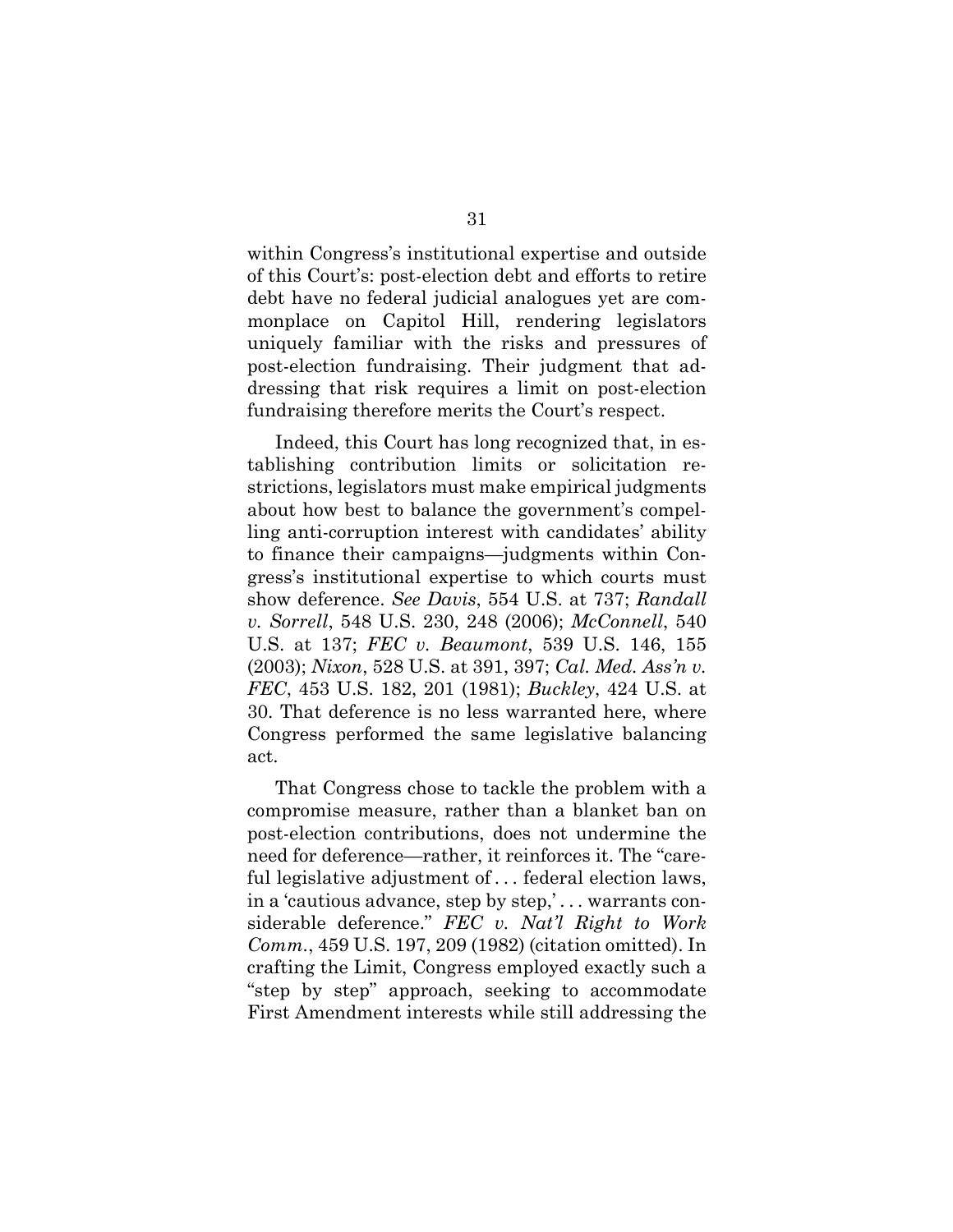corruption risks inherent in post-election fundraising. The Limit facilitates electoral participation by allowing candidates to repay substantial amounts of loans with post-election funds, but heads off the most egregious risks of corruption associated with officeholders desperate to unburden themselves of deep personal debt.

This compromise approach merits judicial deference. The district court erred in characterizing Congress's careful balancing as a strike *against* the Limit's constitutionality, and in finding a First Amendment problem in legislators' decision *not* to regulate more broadly than was necessary. *See* J.S.App. 32a-33a (describing the Limit as "substantially underinclusive"). As this Court has repeatedly observed, "the First Amendment imposes no freestanding 'underinclusiveness limitation,'" and "policymakers may focus on their most pressing concerns." *Williams-Yulee*, 575 U.S. at 449 (citation omitted). Congress did so in formulating this Limit, and its empirical judgments about how best to balance the competing interests involved are entitled to great weight.

Under the challenged law, candidates remain free to spend personal funds without limit in support of their campaigns for federal office. They are likewise free to provide personal loans of any amount to their campaigns, and to have those loans repaid in full before the election. What they cannot do is mortgage the public offices they aspire to hold in the expectation that their personal campaign loans aggregating above \$250,000 can be repaid entirely *after* the election—

\* \* \*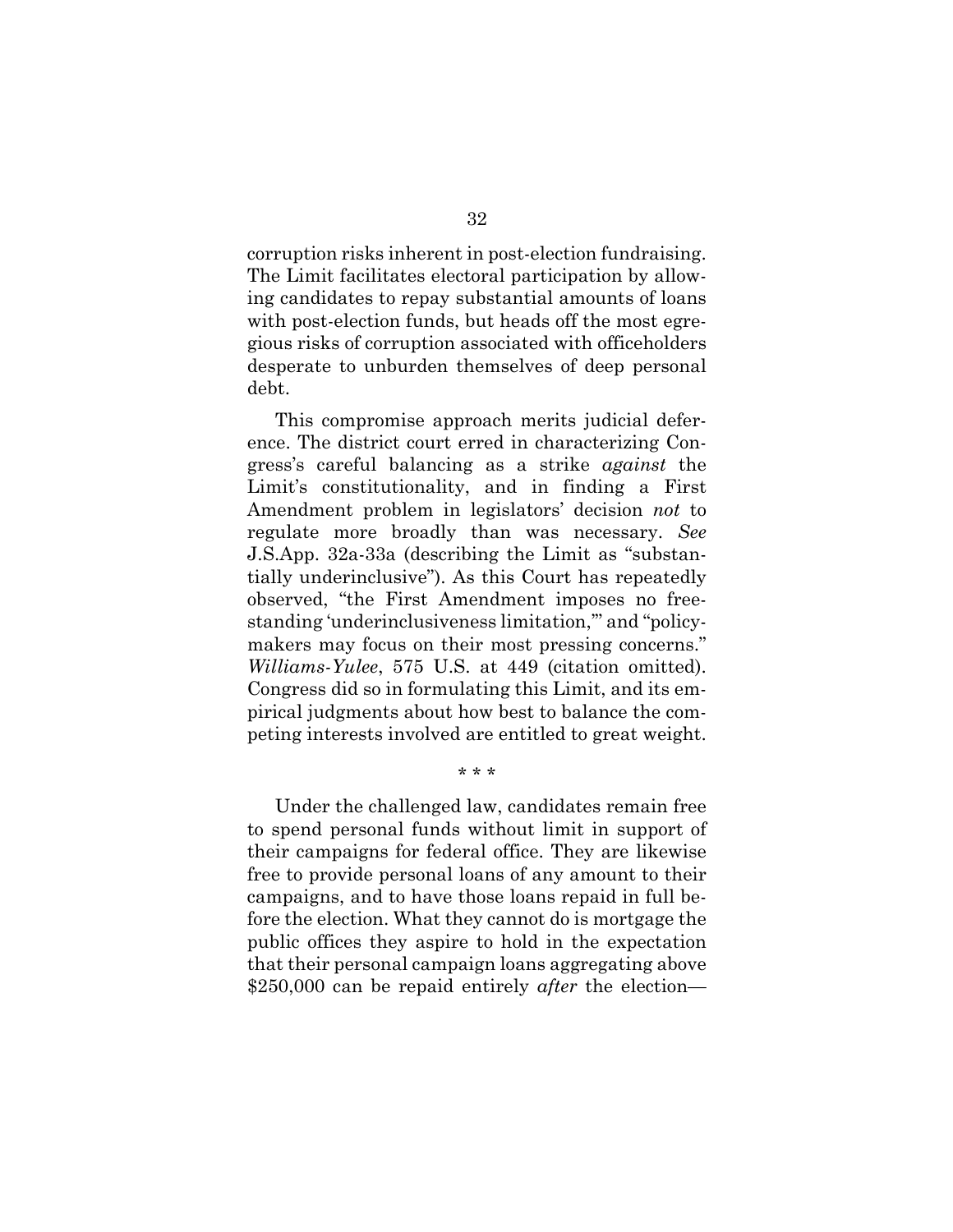with contributions raised not to facilitate any campaign messaging but to line their own pockets. This Limit, in other words, operates in a setting where the candidate's expressive interests are marginal and the threat of abuse is profound. The First Amendment does not compel citizens to tolerate such risks to the integrity of their representative institutions.

#### **CONCLUSION**

The judgment below should be vacated and the case remanded with instructions to dismiss for lack of standing, or in the alternative, it should be reversed on the merits.

Respectfully submitted,

PAUL M. SMITH *Counsel of Record* TARA MALLOY MEGAN P. MCALLEN CAMPAIGN LEGAL CENTER 1101 14th St. NW, Suite 400 Washington, DC 20005 (202) 736-2200 psmith@campaignlegal.org

FRED WERTHEIMER DEMOCRACY 21 2000 Massachusetts Ave. NW Washington, DC 20036

DONALD J. SIMON SONOSKY, CHAMBERS, SACHSE, ENDRESON & PERRY, LLP 1425 K Street NW, Suite 600 Washington, DC 20005